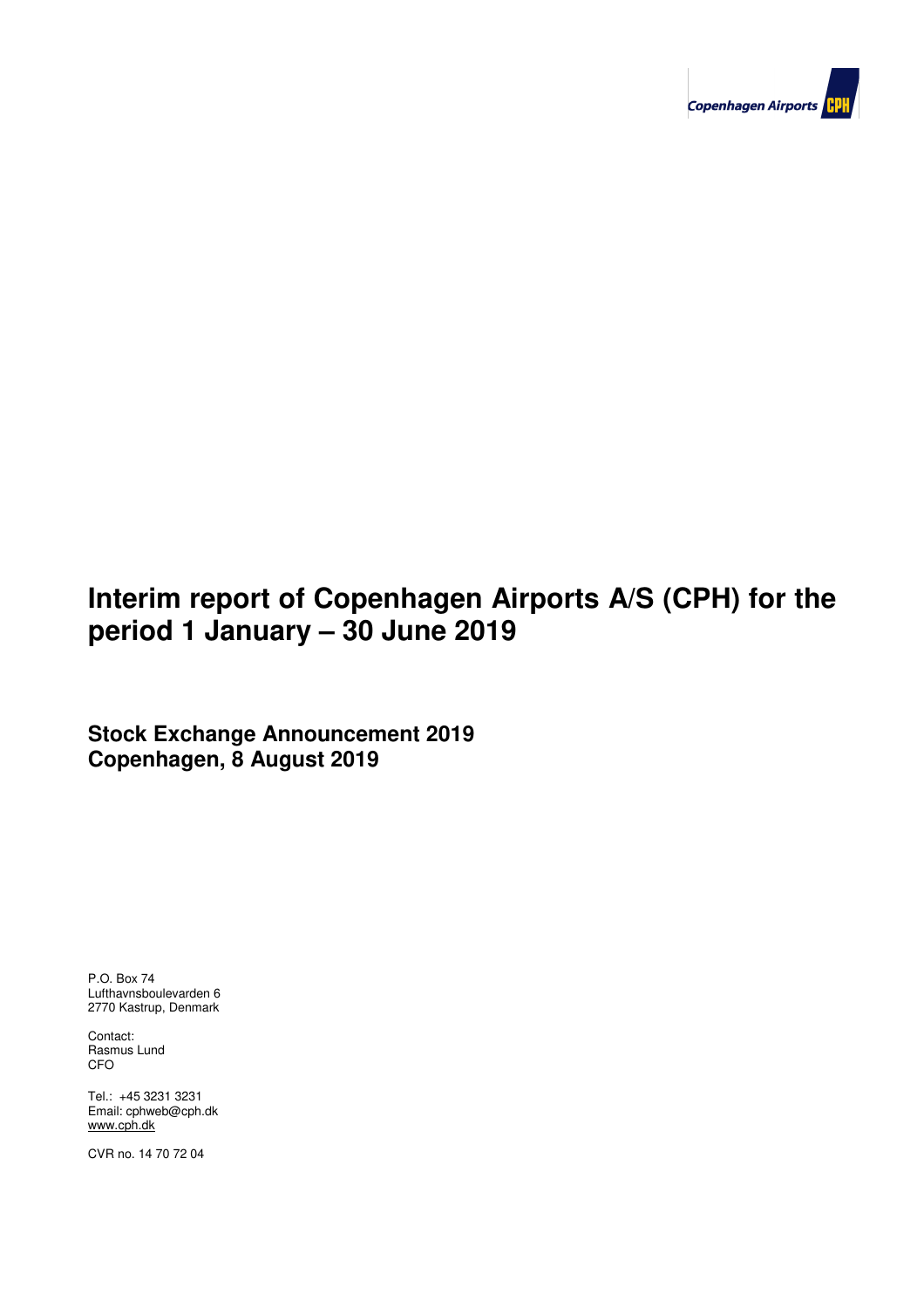### **Contents**

| INTERIM REPORT OF COPENHAGEN AIRPORTS A/S (CPH) FOR THE PERIOD |  |
|----------------------------------------------------------------|--|
|                                                                |  |
|                                                                |  |
|                                                                |  |
|                                                                |  |
|                                                                |  |
|                                                                |  |
|                                                                |  |
|                                                                |  |
|                                                                |  |
|                                                                |  |
|                                                                |  |
|                                                                |  |
|                                                                |  |
|                                                                |  |
|                                                                |  |
|                                                                |  |
|                                                                |  |
|                                                                |  |
|                                                                |  |
|                                                                |  |
|                                                                |  |
|                                                                |  |

The terms "Copenhagen Airports", "CPH", "the Group" and "the Company" are used synonymously for Copenhagen Airports A/S consolidated with its subsidiaries and associates.

The term "Copenhagen Airport" is used to refer to the airport at Copenhagen, Kastrup, owned by Copenhagen Airports A/S.

The term "YTD" is used to refer to year-to-date figures, and the term "FY" is used to refer to full-year figures.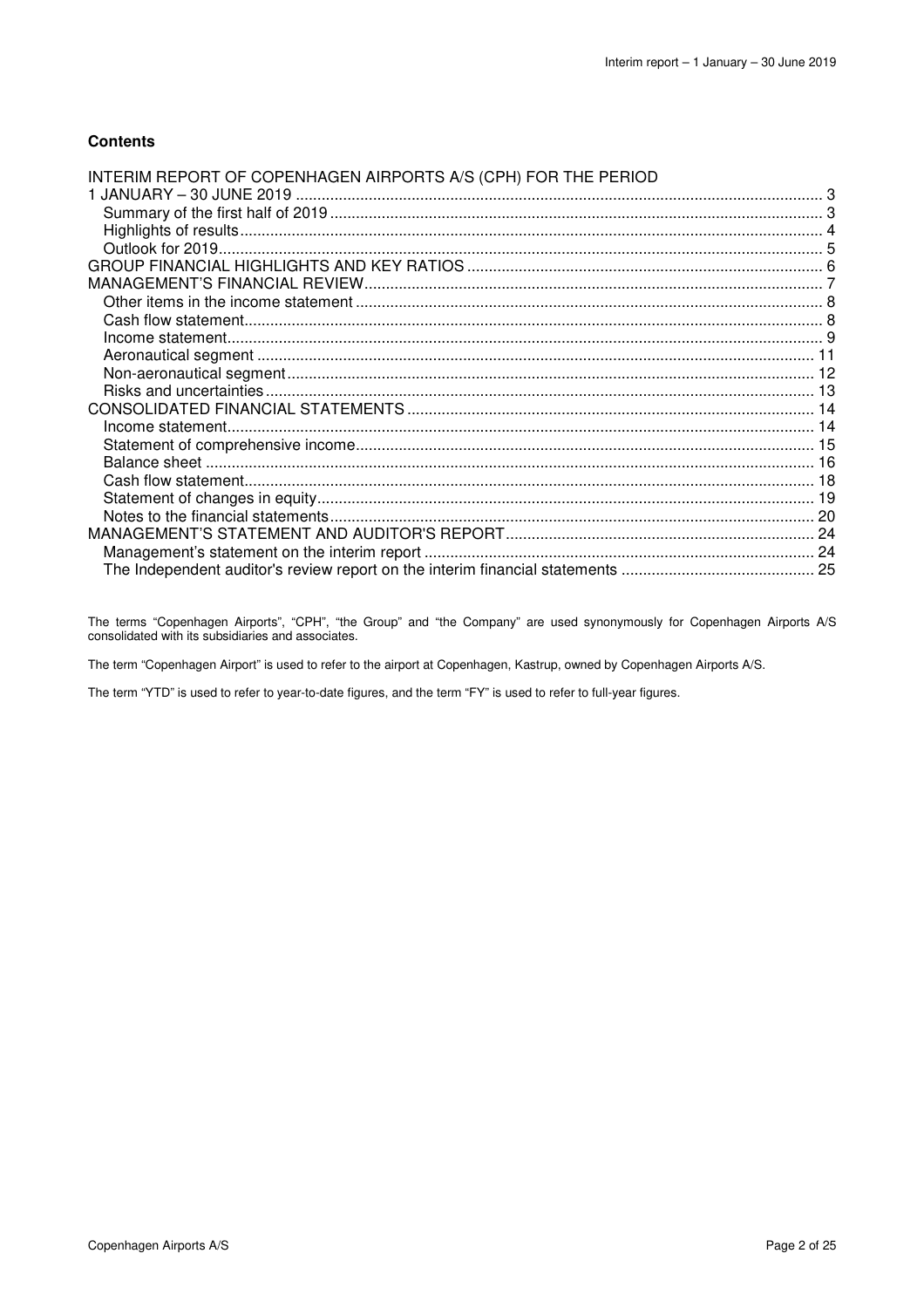# **INTERIM REPORT OF COPENHAGEN AIRPORTS A/S (CPH) FOR THE PERIOD 1 JANUARY – 30 JUNE 2019**

The Board of Directors has today approved the interim report for the period 1 January – 30 June 2019.

As in previous years, the Company has adopted an interim dividend based on the interim profit. The dividend amounts to DKK 237.7 million or DKK 30.28 per share.

# **SUMMARY OF THE FIRST HALF OF 2019**

The first six months of the year was in line with the same period in the busy record year of 2018, with a total of 14.4 million travellers: 0.1% less. The number of locally departing passengers fell by 0.7%, while the number of transfer and transit passengers increased by 1.5%. At the end of the first six months, the profit before tax, excluding one-off items, was DKK 621.6 million. This is 12.5% lower than in the same period last year. This is mainly due to a reduction of the charge airlines pay to use the airport. Following a 10% reduction as of 1 April 2018, by 1 April 2019 it was reduced by a further 5%. In addition, there was increased depreciation and, also higher staff costs due to inflation and capacity expansion.

2019 also saw a growth in intercontinental routes, which showed an increase of 7.7% compared to the same period last year. However, the number of travellers on shorter routes within Europe fell by 0.8%.

More routes, more transfer and not least the growth of long-haul traffic increase Denmark's connectivity and strengthen Copenhagen Airport as a North European hub, in line with the objectives in the National Aviation Strategy. CPH looks forward to continuing the close collaboration with authorities and partners to execute the strategy

### **Pilot strike and adjustments**

There are a number of reasons why the total number of travellers did not increase when compared to the record year of 2018. The SAS pilot strike in April and May impacted the airport negatively by approximately 175,000 passengers. At the same time, Norwegian adjusted their traffic programme and didn't fly as many passengers than last year. There is also an impact from last year's bankruptcy of Primera Air from May onwards. The company flew several charter flights to numerous summer destinations. That capacity is absent this year.

The lower charges mean that the revenue in the aeronautical part of the business fell by 7.0% to DKK 1,174.7 million. In the non-aeronautical part of the business, such as the shopping centre, leasing and parking, revenue increased by 3.5% to DKK 925.0 million.

### **New routes**

The first half of 2019 saw a large number of new routes, both summer routes and year-round routes, to new and existing destinations. The new year-round routes are to European destinations such as Liverpool, London Southend, Nantes, Cracow and Düsseldorf.

### **Investing in the airport of tomorrow**

Over the past decade, CPH has invested more than DKK 11 billion in developing the airport of tomorrow, to ensure that Denmark has the best possible accessibility to the rest of the world. In 2018, CPH increased the already high level of investment to DKK 2.1 billion.

The 4th of June, CPH saw the grand opening of the largest terminal built in decades – Finger E, an impressive 36,000 m<sup>2</sup> with passenger areas, gates and a new passport control. Finger E marks a milestone in the work of creating the airport of tomorrow. Globally, CPH is looking forward to a growth in the number of passengers, but not necessarily in the number of take offs and landings, given that the aircrafts are getting larger and the load factor is increasing. In 1996, it took 270,000 arrivals and departures to fly 16.1 million travellers to and from CPH. In 2018, there were 266,000 arrivals and departures flying 30.3 million travellers. At the same time, the new types of aircrafts are more fuel-efficient and quieter, thereby reducing their impact on the climate.

The construction of the airport of tomorrow continues. A new sorter facility for departing luggage and a completely new space in front of the terminals are being constructed. In addition, preparatory work is under way for the largest construction project in recent times: an 80,000 m<sup>2</sup> extension of the terminal area after the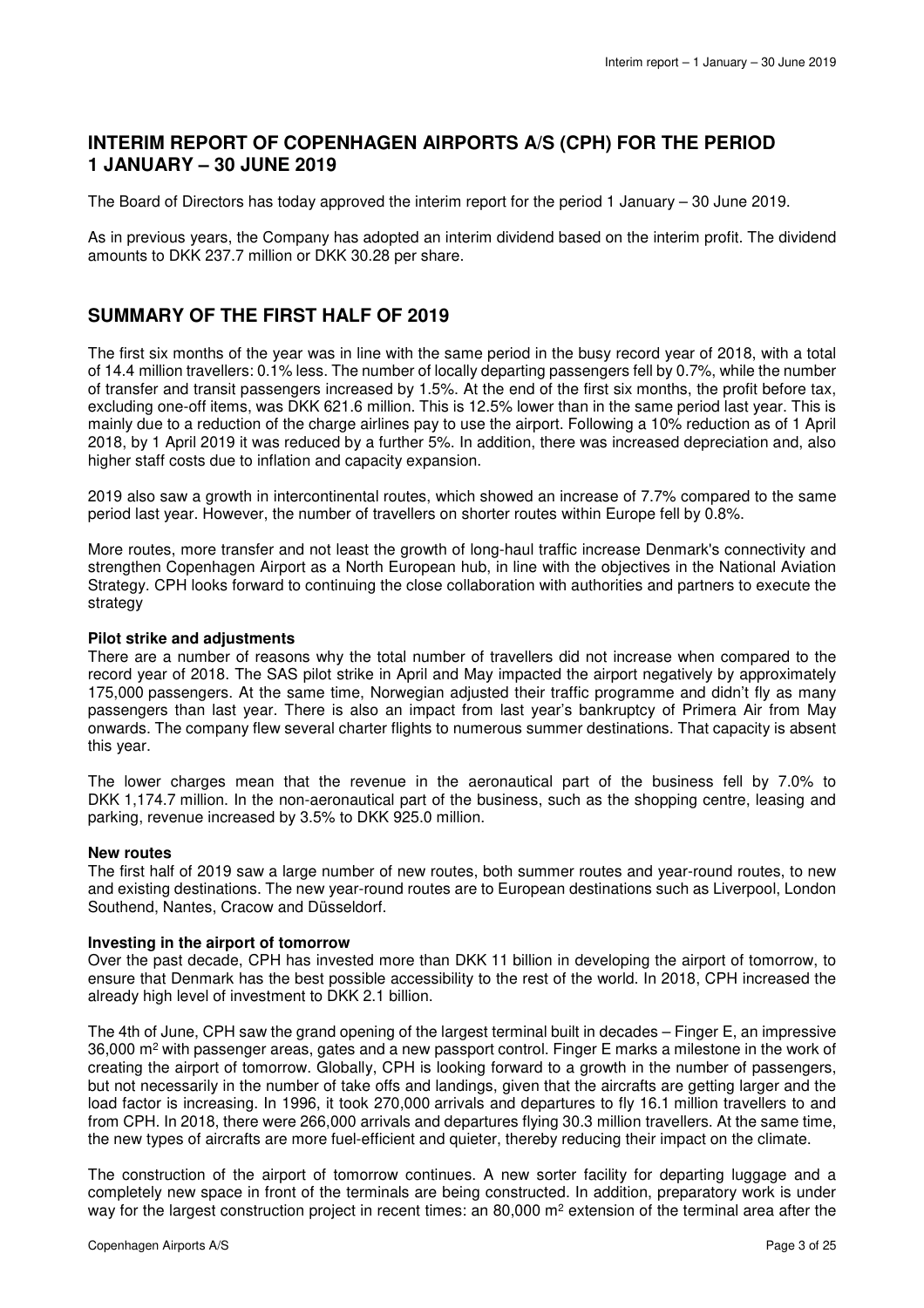security check, with extra space for airport travellers, airlines and companies. The project also includes a significant extension of the baggage-reclaim area.

In the first six months of this year, capital investments amounted to DKK 1,083.1 million.

The financial development in Copenhagen Airport with high investments, uncertain development in world economic outlook and passenger numbers and negative events for some airlines has put pressure on CPH's cash flow. The timing in the investment program announced for the airport therefore might have to be reconsidered if this development accelerates.

As a temporary measure due to the pressure on the cashflow and the mentioned external uncertainties the Board of Directors has decided to pay out 50% in interim dividend as opposed to the policy of 100%. This will be reviewed at the year end. The Management and Board will follow the development closely.

### **Sustainable growth**

CPH emphasizes that growth and the creation of the airport of the future must be sustainable for the climate as well as financially.

The future growth must be accompanied by ambitious goals for climate and the environment. CPH reached the first target this year when the ACA (Airport Carbon Accreditation) certified CPH as a CO<sub>2</sub>-neutral airport. This is the result of a large-scale climate project in the country of Laos, which will compensate for the  $CO<sub>2</sub>$ emitted by the airport itself. Being a CO<sub>2</sub> neutral airport is currently the highest level possible as part of the ACA scheme. The main criteria for choosing the project include the facts that: it is certified as a Gold Standard project; it is going on in one of the least developed countries in the world; and the type of project (climatefriendly cookers) features on the list of projects we believe to be highly credible cf. the aviation industry's global climate certification ACA's quidelines for climate compensation. The airport is working to eliminate  $CO<sub>2</sub>$ emissions by 2030, thereby continuously reducing the need for climate compensation.

## **HIGHLIGHTS OF RESULTS**

- Passenger numbers at Copenhagen Airport decreased by 0.1% in the first six months of 2019. The number of local departing passengers fell by 0.7%, and the number of transfer and transit passengers increased by 1.5%.
- Revenue fell by 2.7% to DKK 2,099.7 million (2018: DKK 2,156.9 million), primarily driven by the reduction in airport charges from 1 April 2018 and the new charges agreement valid as of 1 April 2019. This was partly offset by an increase in concession revenue.
- EBITDA, excluding one-off items, decreased by 7.9% to DKK 1,137.0 million (2018: DKK 1,235.1 million). EBITDA fell by 7.0% to DKK 1,132.4 million (2018: DKK 1,217.0 million).
- EBIT, excluding one-off items, decreased by 14.6% to DKK 687.5 million (2018: DKK 805.0 million). EBIT fell by 13.2% to DKK 682.9 million (2018: DKK 786.9 million). EBIT was affected by the abovementioned reduction in airport charges, a 4.5% increase in staff costs and a 4.5% increase in depreciation charges because of the large investments in expanding the airport.
- Net financing costs decreased by DKK 28.4 million compared to 2018, which was due to the lower average interest rate.
- Profit before tax, excluding one-off items, decreased by 12.5% to DKK 621.6 million (2018: DKK 710.7 million). Profit before tax decreased by 10.9% to DKK 617.0 million (2018: DKK 692.6 million).
- Capital investments was DKK 1,083.1 million in the first six months of 2019 (2018: DKK 1,033.2 million). The investment in the first six months was affected by the expansion of Terminal 3 airside, the establishment of Pier E, new baggage facilities, the expansion of cooling capacity and miscellaneous maintenance work.
- A total interim dividend of DKK 237.7 million will be distributed on 13 August 2019 based on the holdings registered in VP account at the end of the business day on 12 August 2019.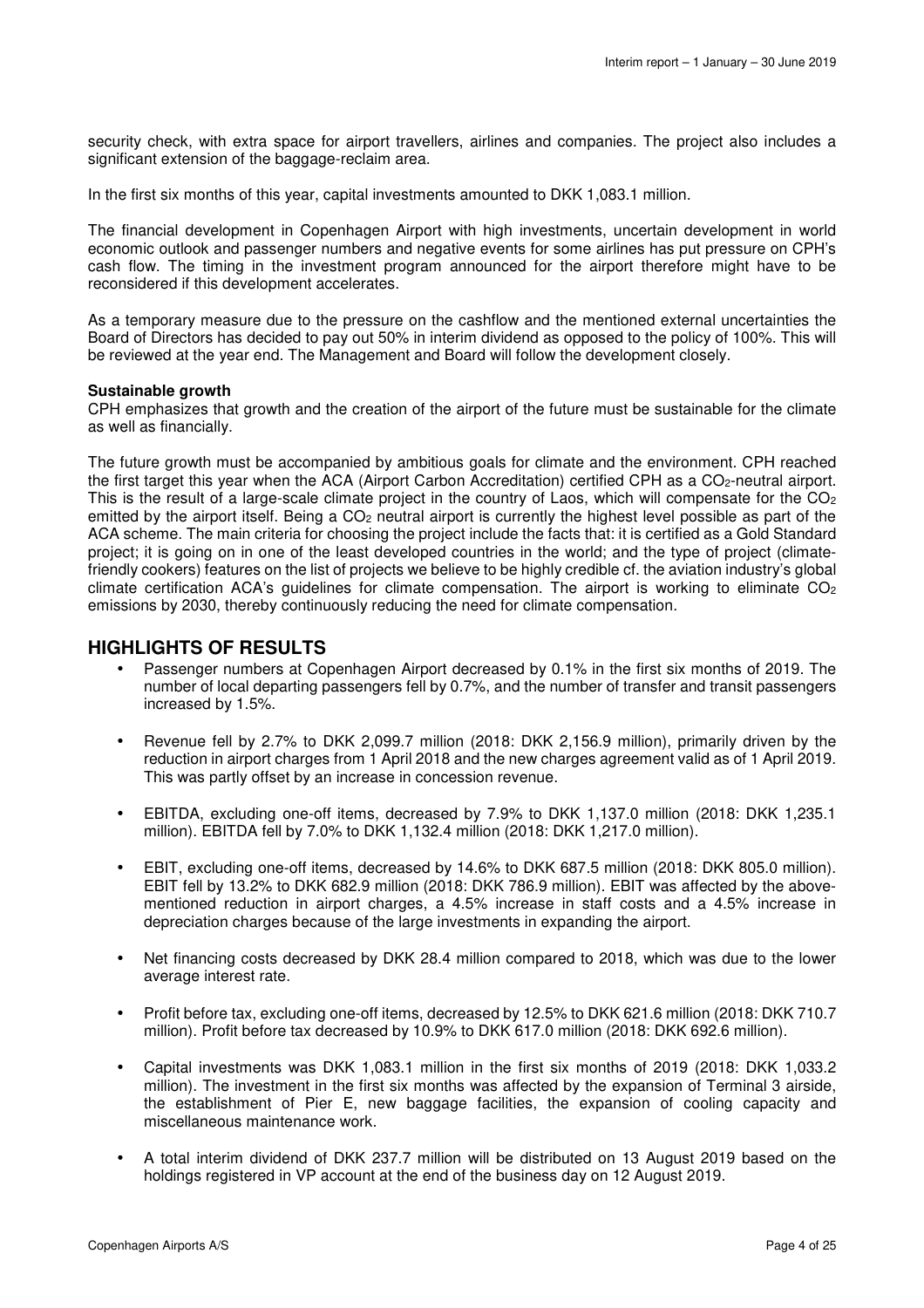# **OUTLOOK FOR 2019**

CPH expects the total number of passengers to be in line with 2018, and therefore adjusts full-year outlook for revenue growth to a negative range of 2% -3% relative to the previous outlook with a range from 0% to negative 1% announced on May 21, 2019. CPH retains the outlook for the profit before tax excluding one-off items and capital investments from the announcement of 21 May 2019.

|                                                         | <b>REALISED 2018</b> | Outlook for 2019        |
|---------------------------------------------------------|----------------------|-------------------------|
|                                                         |                      |                         |
| Revenue growth                                          | 0.1%                 | negative growth of 2-3% |
|                                                         |                      |                         |
| Profit before tax, excluding one-off items, DKK million | 1,451.5              | 1,250-1,350             |
| Profit before tax, DKK million                          | 1,417.3              |                         |
| Total capital investments, DKK million                  | 2,078.8              | $1,800 - 2,100$         |

### **Outlook for revenue growth**

Based on the expected traffic programme for 2019, the total number of passengers is expected to be in line with 2018. The development in passenger numbers is a dynamic factor that is subject to both positive and negative influence from general economic developments, decisions on routes and capacity changes made by airlines, and isolated events in the aviation industry. Although the passenger numbers are expected to be in line with 2018, a decrease in revenue is expected. This is due to a 10% reduction in airport charges as of 1 April 2018 and the new charges agreement valid as of April 2019. The new charges agreement resulted in restructured take-off and passenger-related charges. With the new agreement, the prices will initially be approx. 5% lower in 2019 compared to 2018.

Revenue development is expected to be negative in the range of 2-3%, primarily due to the reduction of charges in 2018 and the charges agreement with the airlines coming into effect on 1 April 2019 together with the SAS pilot strike and adjustments in our airlines' traffic programme.

### **Outlook for profit before tax**

Operating costs are expected to be higher than in 2018, primarily due to an increase in the number of employees because of capacity expansions and additional regulatory requirements, and cost inflation. This will be partly offset by a continuing focus on operating cost efficiencies. Depreciation is expected to be at the 2018 level and the financing costs are expected to be lower than in 2018.

Profit before tax in 2019 is expected to be in the range of DKK 1,250-1,350 million, excluding one-off items. EBITDA is expected to be lower in 2019 than in 2018, excluding one-off items. The result is affected by the reduction of charges in 2018 and the new charges agreement concluded with the airlines and the SAS pilot strike and the adjustments in the airlines' traffic programme.

### **Outlook for capital investments**

CPH expects to continue to invest for the benefit of passengers and airlines and is maintaining its growth plan, Expanding CPH, through which CPH will develop and expand the airport as passenger numbers increase.

CPH expects to maintain the investment level in 2019. These are expected to amount to approx. DKK 1.8 - 2.1 billion, in order to accommodate the growth plan. Investments include the expansion of Terminal 3 airside, wide-body capacity expansion, the expansion of Pier E, and the establishment of Baggage Factory West and new aircraft stands. CPH will also be investing in non-aeronautical projects.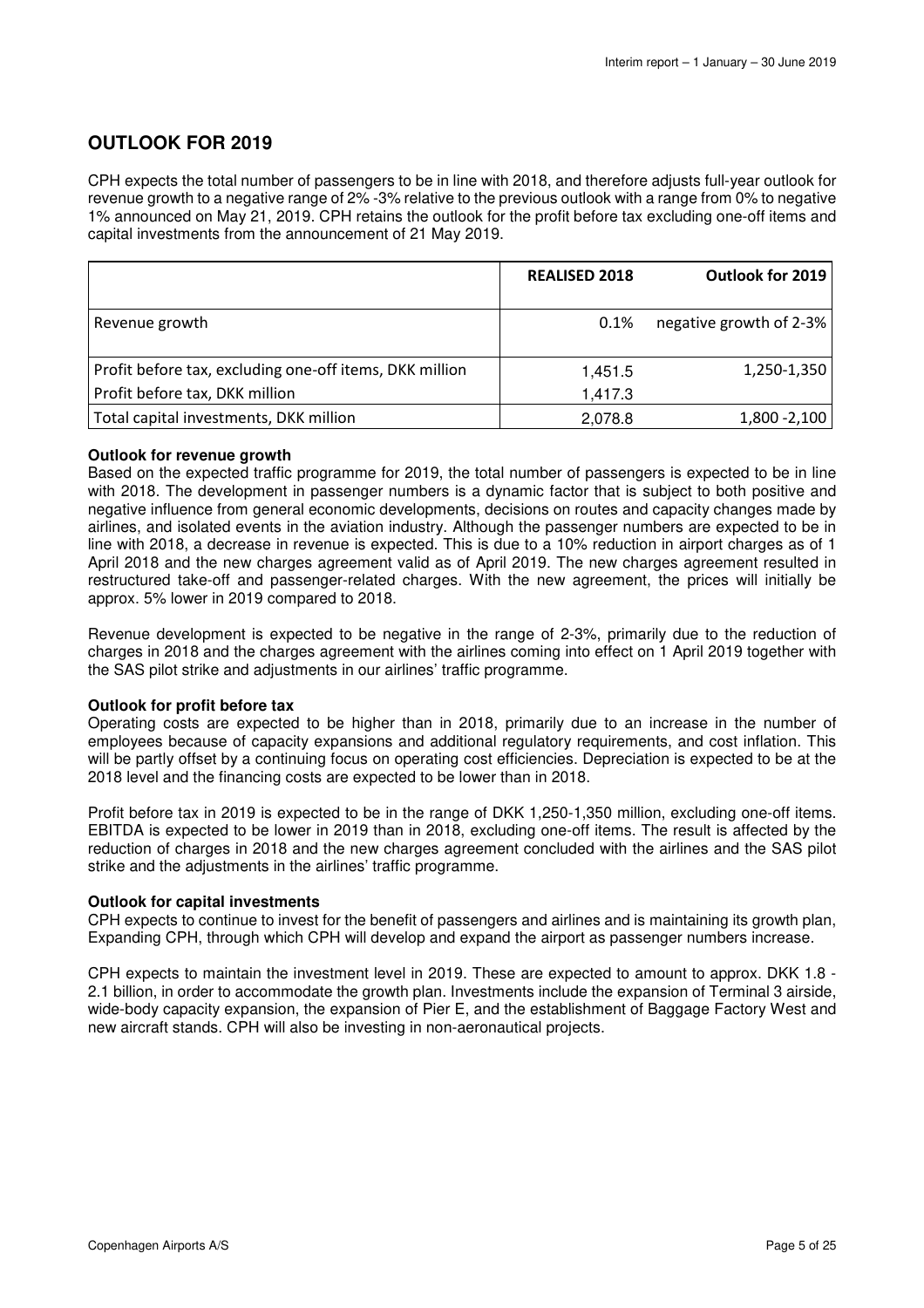# **GROUP FINANCIAL HIGHLIGHTS AND KEY RATIOS**

|                                                 | Q2 2019 | Q2 2018 | <b>YTD 2019</b> | <b>YTD 2018</b> | 2018    |
|-------------------------------------------------|---------|---------|-----------------|-----------------|---------|
| Income statement (DKK million)                  |         |         |                 |                 |         |
| Revenue                                         | 1,128   | 1,144   | 2,100           | 2,157           | 4,445   |
| aeronautical revenue                            | 644     | 673     | 1,175           | 1,263           | 2,575   |
| non-aeronautical revenue                        | 484     | 471     | 925             | 894             | 1,870   |
| <b>EBITDA</b>                                   | 626     | 652     | 1,132           | 1,217           | 2,512   |
| aeronautical EBITDA                             | 249     | 286     | 416             | 526             | 1,078   |
| non-aeronautical EBITDA                         | 377     | 366     | 717             | 691             | 1,434   |
| <b>EBIT</b>                                     | 398     | 423     | 683             | 787             | 1,584   |
| aeronautical EBIT                               | 71      | 107     | 65              | 190             | 353     |
| non-aeronautical EBIT                           | 327     | 316     | 618             | 597             | 1,232   |
| Net financing costs                             | 37      | 46      | 66              | 94              | 167     |
| Profit before tax                               | 361     | 377     | 617             | 693             | 1,417   |
| Net profit                                      | 278     | 290     | 475             | 534             | 1,105   |
| Statement of comprehensive income (DKK million) |         |         |                 |                 |         |
| Other comprehensive income                      | 26      | 12      | 41              | $\overline{7}$  | 41      |
| Comprehensive income                            | 304     | 302     | 516             | 541             | 1,147   |
| <b>Balance sheet (DKK million)</b>              |         |         |                 |                 |         |
| Property, plant and equipment                   | 12,393  | 11,172  | 12,393          | 11,172          | 11,726  |
| Financial investments                           | 138     | 13      | 138             | 13              | 86      |
| <b>Total assets</b>                             | 13,606  | 12,212  | 13,606          | 12,212          | 12,968  |
| Equity                                          | 2,924   | 2,908   | 2,924           | 2,908           | 3,086   |
| Interest-bearing debt                           | 8,169   | 6,819   | 8,169           | 6,819           | 7,185   |
| Investment in property, plant and equipment     | 505     | 520     | 1,022           | 959             | 1,938   |
| Investment in intangible assets                 | 30      | 44      | 61              | 74              | 141     |
| Cash flow statement (DKK million)               |         |         |                 |                 |         |
| Cash flow from operating activities             | 455     | 641     | 546             | 858             | 1,980   |
| Cash flow from investing activities             | (557)   | (542)   | (970)           | (886)           | (1,759) |
| Cash flow from financing activities             | 108     | (122)   | 291             | 35              | (74)    |
| Cash at end of period                           | 26      | 19      | 26              | 19              | 159     |
| <b>Key ratios</b>                               |         |         |                 |                 |         |
| EBITDA margin                                   | 55.5%   | 57.0%   | 53.9%           | 56.4%           | 56.5%   |
| EBIT margin                                     | 35.2%   | 37.0%   | 32.5%           | 36.5%           | 35.6%   |
| Asset turnover rate                             | 0.34    | 0.38    | 0.32            | 0.36            | 0.37    |
| Return on assets                                | 12.0%   | 14.1%   | 10.4%           | 13.3%           | 13.0%   |
| Return on equity                                | 35.7%   | 36.9%   | 31.6%           | 35.2%           | 35.4%   |
| Equity ratio                                    | 21.5%   | 23.8%   | 21.5%           | 23.8%           | 23.8%   |
| Earnings per DKK 100 share                      | 35.4    | 37.0    | 60.6            | 68.0            | 140.8   |
| Cash earnings per DKK 100 share                 | 64.5    | 66.2    | 117.8           | 122.8           | 259.1   |
| Net asset value per DKK 100 share               | 372.6   | 370.6   | 372.6           | 370.6           | 393.3   |
| NOPAT margin                                    | 26.3%   | 31.2%   | 26.3%           | 31.2%           | 27.8%   |
| Turnover rate of capital employed               | 0.38    | 0.42    | 0.38            | 0.42            | 0.41    |
| ROCE*                                           | 12.9%   | 16.8%   | 12.9%           | 16.8%           | 14.7%   |

\* ROCE is calculated based on reported EBIT for the last four quarters.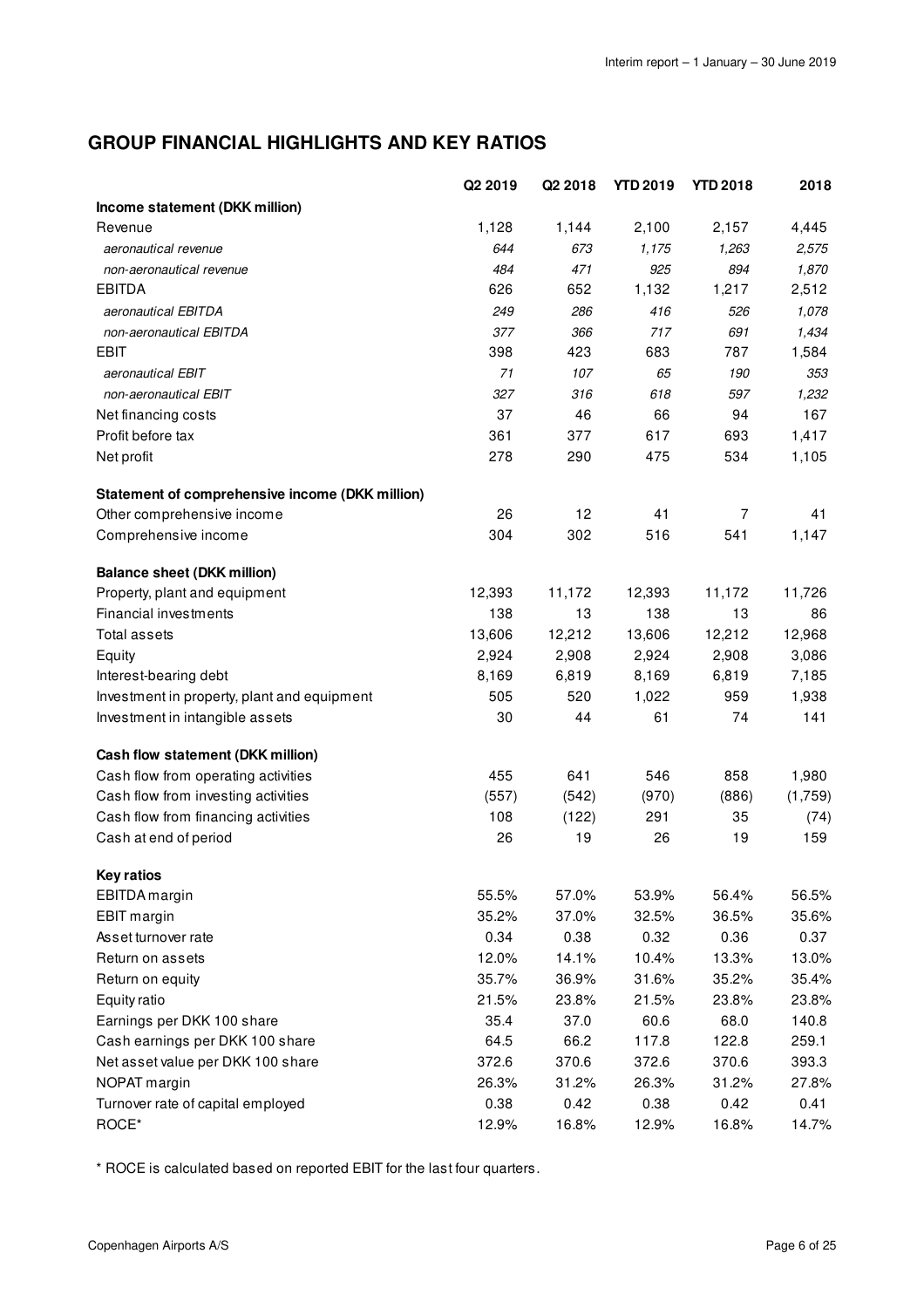# **MANAGEMENT'S FINANCIAL REVIEW**

### **Performance – H1 2019**

Performance in the first half of 2019 was negatively impacted by a general reduction in airport charges at Copenhagen Airport compared to the same period last year.

Consolidated profit before tax for the first half of 2019 was DKK 621.6 million (2018: DKK 710.7 million), excluding one-off items of DKK 4.6 million, which primarily related to restructuring costs.

### **Performance – compared to 2018**

Consolidated Group revenue in the first half of 2019 decreased by 2.7% to DKK 2,099.7 million. Aeronautical revenue fell by 7.0% to DKK 1,174.7 million, primarily due to the reduction in airport charges from 1 April 2018 and the new charges agreement valid as of 1 April 2019. This was partly offset by an increase in local departing passengers on international routes. Non-aeronautical revenue increased by 3.5% to DKK 925.0 million, mainly driven by an increase in revenue from the shopping centre.

Operating costs including depreciation increased by DKK 60.3 million to DKK 1,412.9 million, excluding one-off items. This was mainly because of an increase in staff costs of DKK 30.7 million due to annual salary adjustment and an increase in headcount of 70 full-time employees, primarily because of the expansion in the security checkpoint, and additional regulatory requirements. Furthermore, depreciation and amortisation increased by DKK 19.4 million due to the continued high investment level.

EBITDA, excluding one-off items, decreased by 7.9% compared to 2018. Compared to 2018, EBITDA fell by 7.0% to DKK 1,132.4 million.

Net financing costs were DKK 65.9 million, which was a decrease of DKK 28.4 million compared to the same period in 2018. This was due to a lower average interest rate.

Compared to the same period in 2018, profit before tax, excluding one-off items, fell by 12.5% to DKK 621.6 million. Profit before tax was DKK 617.0 million.

|                          | Q <sub>2</sub> |         |        |            |                   |         | Year to date |            |
|--------------------------|----------------|---------|--------|------------|-------------------|---------|--------------|------------|
| <b>DKK</b> million       | 2019           | 2018    | Ch.    | Ch. %      | 2019              | 2018    | Ch.          | Ch. %      |
| Revenue                  | 1,127.9        | 1.144.1 | (16.2) |            | (1.4%)  2.099.7   | 2,156.9 | (57.2)       | (2.7%)     |
| <b>EBITDA</b>            | 625.6          | 652.0   | (26.4) |            | $(4.1\%)$ 1.132.4 | 1.217.0 | (84.6)       | $(7.0\%)$  |
| <b>EBIT</b>              | 397.6          | 422.7   | (25.1) | $(5.9\%)$  | 682.9             | 786.9   | (104.0)      | (13.2%)    |
| Net financing costs      | 36.8           | 46.1    | (9.3)  | $(20.2\%)$ | 65.9              | 94.3    | (28.4)       | $(30.1\%)$ |
| <b>Profit before tax</b> | 360.8          | 376.6   | (15.8) | $(4.2\%)$  | 617.0             | 692.5   | (75.5)       | $(10.9\%)$ |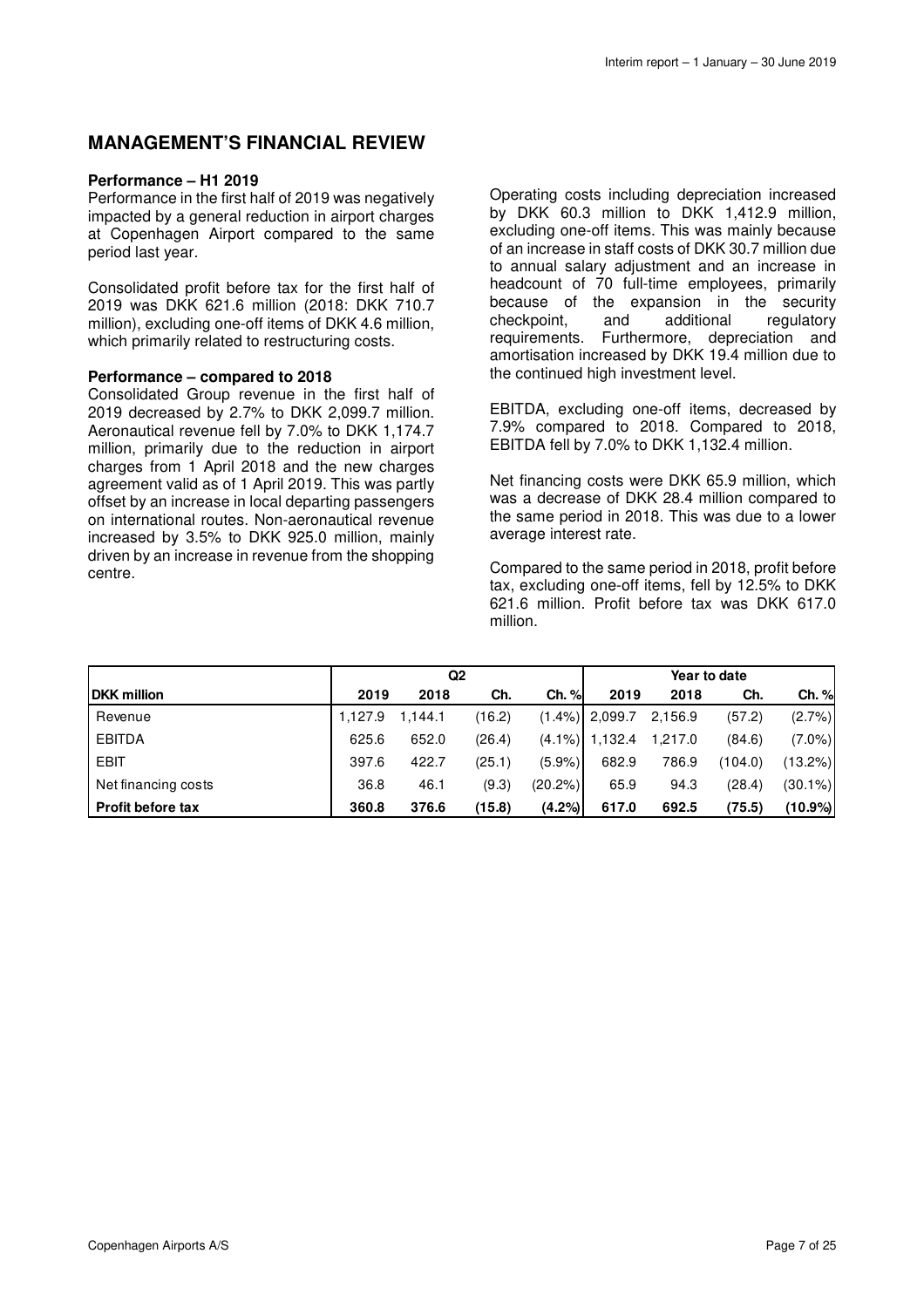# **OTHER ITEMS IN THE INCOME STATEMENT**

### **Net financing costs**

|                                             | Year to date |        |        |  |  |
|---------------------------------------------|--------------|--------|--------|--|--|
| DKK million                                 | 2019         | 2018   | Ch.    |  |  |
| Interest                                    | 99.8         | 115.3  | (15.5) |  |  |
| Capitalised interest<br>expenses regarding  |              |        |        |  |  |
| assets under construction                   | (35.6)       | (24.1) | (11.5) |  |  |
| Market value adjustments<br>Other financial | (0.5)        | (0.7)  | 0.2    |  |  |
| costs                                       | 2.2          | 3.8    | (1.6)  |  |  |
| Total                                       | 65.9         | 94.3   | (28.4  |  |  |

Net financing costs decreased by DKK 28.4 million in comparison to 2018.

The interest costs decreased by DKK 15.5 million due to a lower average interest rate.

Capitalised interest on non-current assets increased because of the timing of project start-ups and the higher activity level.

### **Tax on profit for the period**

Tax on profit for the period is recognised on the basis of estimated tax.

# **CASH FLOW STATEMENT**

|                                                 | Year to date |         |         |  |  |  |
|-------------------------------------------------|--------------|---------|---------|--|--|--|
| <b>DKK</b> million                              | 2019         | 2018    | Ch.     |  |  |  |
| Cash flow from:                                 |              |         |         |  |  |  |
| Operating activities                            | 546.4        | 857.9   | (311.5) |  |  |  |
| Investing activities                            | (970.1)      | (886.5) | (83.6)  |  |  |  |
| Financing activities                            | 290.9        | 35.1    | 255.8   |  |  |  |
| Net cash flow for the period                    | (132.8)      | 6.5     | (139.3) |  |  |  |
| Cash at beginning of year<br>Cash at the end of | 159.1        | 12.6    | 146.5   |  |  |  |
| the period                                      | 26.3         | 19.1    | 7.2     |  |  |  |

### **Cash flow from operating activities**

Developments in the cash flow from operating activities were primarily related to the lower revenue as a result of the charges reduction from 1 April 2018 and the new charges agreement valid as of 1 April 2019.

### **Cash flow from investing activities**

Cash flow from investments in property, plant and equipment and intangible assets in the first six months of 2019 totalled DKK 970.8 million (2018: DKK 887.3 million). Major investments included the expansion of Terminal 3 airside, the establishment of Pier E, new baggage facilities, the expansion of cooling capacity and miscellaneous maintenance work.

### **Cash flow from financing activities**

The cash flow from financing activities primarily relates to proceed from new loan and net drawdowns on credit facility, totalling DKK 1.5 billion. This was partly offset by dividend payments as well as repayment and amortisations of loans.

### **Cash and cash equivalents**

As of 30 June 2019, CPH had cash and cash equivalents of DKK 26.3 million (2018: DKK 19.1 million).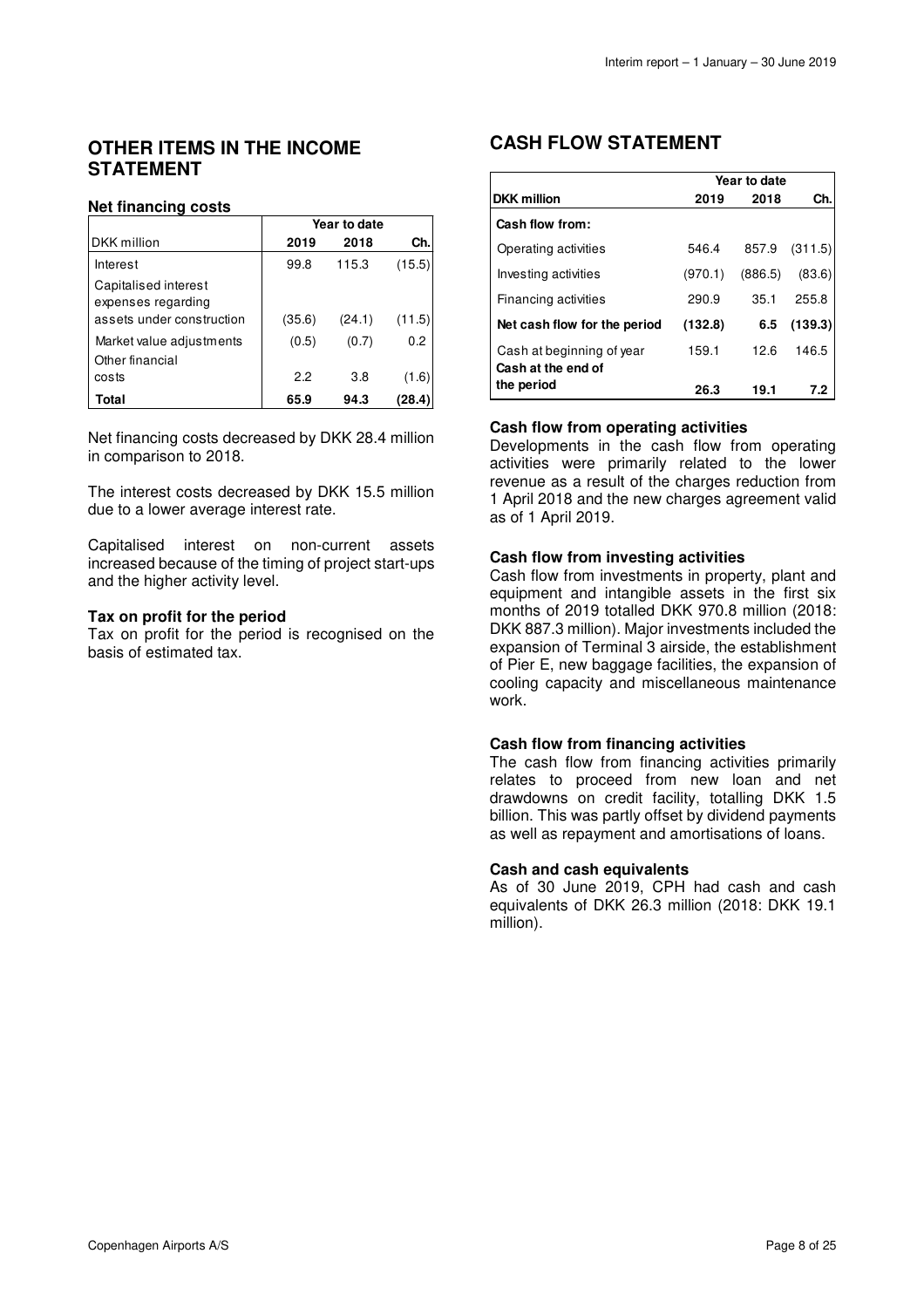# **INCOME STATEMENT**

| 1 January - 30 June 2019       |                   |               |                          |
|--------------------------------|-------------------|---------------|--------------------------|
|                                | Including one-off | One-off items | <b>Excluding one-off</b> |
|                                | items             |               | items                    |
| <b>DKK million</b>             |                   |               |                          |
| Revenue                        | 2,099.7           |               | 2,099.7                  |
| Other income                   | 0.7               |               | 0.7                      |
| External costs                 | 254.8             | (1.0)         | 253.8                    |
| Staff costs                    | 713.2             | (3.6)         | 709.6                    |
| <b>EBITDA</b>                  | 1,132.4           | 4.6           | 1,137.0                  |
| Amortisation and depreciation  | 449.5             |               | 449.5                    |
| Profit before interest and tax | 682.9             | 4.6           | 687.5                    |
| Net financing costs            | 65.9              |               | 65.9                     |
| <b>Profit before tax</b>       | 617.0             | 4.6           | 621.6                    |
| Tax on profit for the period   | 141.7             | 1.0           | 142.7                    |
| Net profit for the period      | 475.3             | 3.6           | 478.9                    |

| 1 January - 30 June 2018       |                            |               |                                   |
|--------------------------------|----------------------------|---------------|-----------------------------------|
|                                | Including one-off<br>items | One-off items | <b>Excluding one-off</b><br>items |
| <b>DKK</b> million             |                            |               |                                   |
| Revenue                        | 2,156.9                    |               | 2,156.9                           |
| Other income                   | 0.7                        |               | 0.7                               |
| External costs                 | 258.0                      | (14.4)        | 243.6                             |
| Staff costs                    | 682.6                      | (3.7)         | 678.9                             |
| <b>EBITDA</b>                  | 1,217.0                    | 18.1          | 1,235.1                           |
| Amortisation and depreciation  | 430.1                      |               | 430.1                             |
| Profit before interest and tax | 786.9                      | 18.1          | 805.0                             |
| Net financing costs            | 94.3                       |               | 94.3                              |
| <b>Profit before tax</b>       | 692.6                      | 18.1          | 710.7                             |
| Tax on profit for the period   | 158.6                      | 4.0           | 162.6                             |
| Net profit for the period      | 534.0                      | 14.1          | 548.1                             |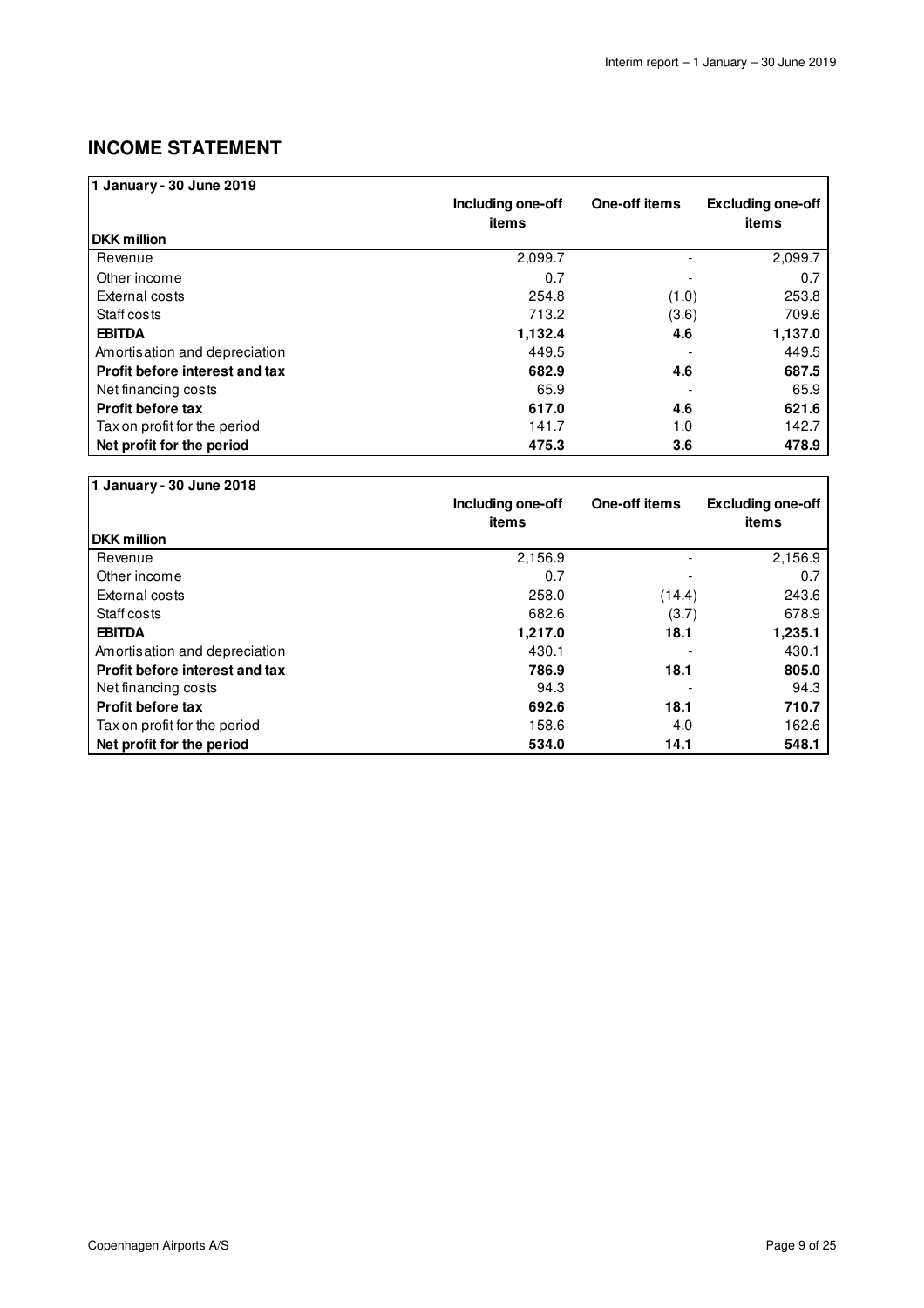| Q2 2019                        |                   |               |                          |
|--------------------------------|-------------------|---------------|--------------------------|
|                                | Including one-off | One-off items | <b>Excluding one-off</b> |
|                                | items             |               | items                    |
| <b>DKK</b> million             |                   |               |                          |
| Revenue                        | 1,127.9           |               | 1,127.9                  |
| Other income                   | 0.7               |               | 0.7                      |
| External costs                 | 129.0             | (0.6)         | 128.4                    |
| Staff costs                    | 374.0             | (1.8)         | 372.2                    |
| <b>EBITDA</b>                  | 625.6             | 2.4           | 628.0                    |
| Amortisation and depreciation  | 228.0             |               | 228.0                    |
| Profit before interest and tax | 397.6             | 2.4           | 400.0                    |
| Net financing costs            | 36.8              |               | 36.8                     |
| <b>Profit before tax</b>       | 360.8             | 2.4           | 363.2                    |
| Tax on profit for the period   | 82.8              | 0.5           | 83.3                     |
| Net profit for the period      | 278.0             | 1.9           | 279.9                    |

| Q2 2018                        |                   |               |                          |
|--------------------------------|-------------------|---------------|--------------------------|
|                                | Including one-off | One-off items | <b>Excluding one-off</b> |
|                                | items             |               | items                    |
| <b>DKK</b> million             |                   |               |                          |
| Revenue                        | 1,144.1           |               | 1,144.1                  |
| Other income                   | 0.3               |               | 0.3                      |
| External costs                 | 131.2             | (7.0)         | 124.2                    |
| Staff costs                    | 361.2             | (2.3)         | 358.9                    |
| <b>EBITDA</b>                  | 652.0             | 9.3           | 661.3                    |
| Amortisation and depreciation  | 229.3             |               | 229.3                    |
| Profit before interest and tax | 422.7             | 9.3           | 432.0                    |
| Net financing costs            | 46.1              |               | 46.1                     |
| <b>Profit before tax</b>       | 376.6             | 9.3           | 385.9                    |
| Tax on profit for the period   | 86.2              | 2.1           | 88.3                     |
| Net profit for the period      | 290.4             | 7.2           | 297.6                    |

### **Segment reporting**

CPH has chosen to review its operating and financial performance for the period based on its segmental division.

CPH's income statement, statement of comprehensive income, balance sheet, cash flow statement, statement of changes in equity and notes to the financial statements for the period 1 January – 30 June 2019 appear on pages 14-23.

### **Segment revenue and profit**

| Year to date       | Revenue |         |        |           |       |       | <b>Profit before interest and tax</b> |            |
|--------------------|---------|---------|--------|-----------|-------|-------|---------------------------------------|------------|
| <b>DKK million</b> | 2019    | 2018    | Ch.    | Ch. %     | 2019  | 2018  | Ch.                                   | Ch. %      |
| Aeronautical       | 1.174.7 | 1.262.9 | (88.2) | $(7.0\%)$ | 64.9  | 189.7 | (124.8)                               | $(65.8\%)$ |
| Non-aeronautical   | 925.0   | 894.0   | 31.0   | 3.5%      | 618.0 | 597.2 | 20.8                                  | 3.5%       |
| Total              | 2.099.7 | 2.156.9 | (57.2) | $(2.7\%)$ | 682.9 | 786.9 | (104.0)                               | $(13.2\%)$ |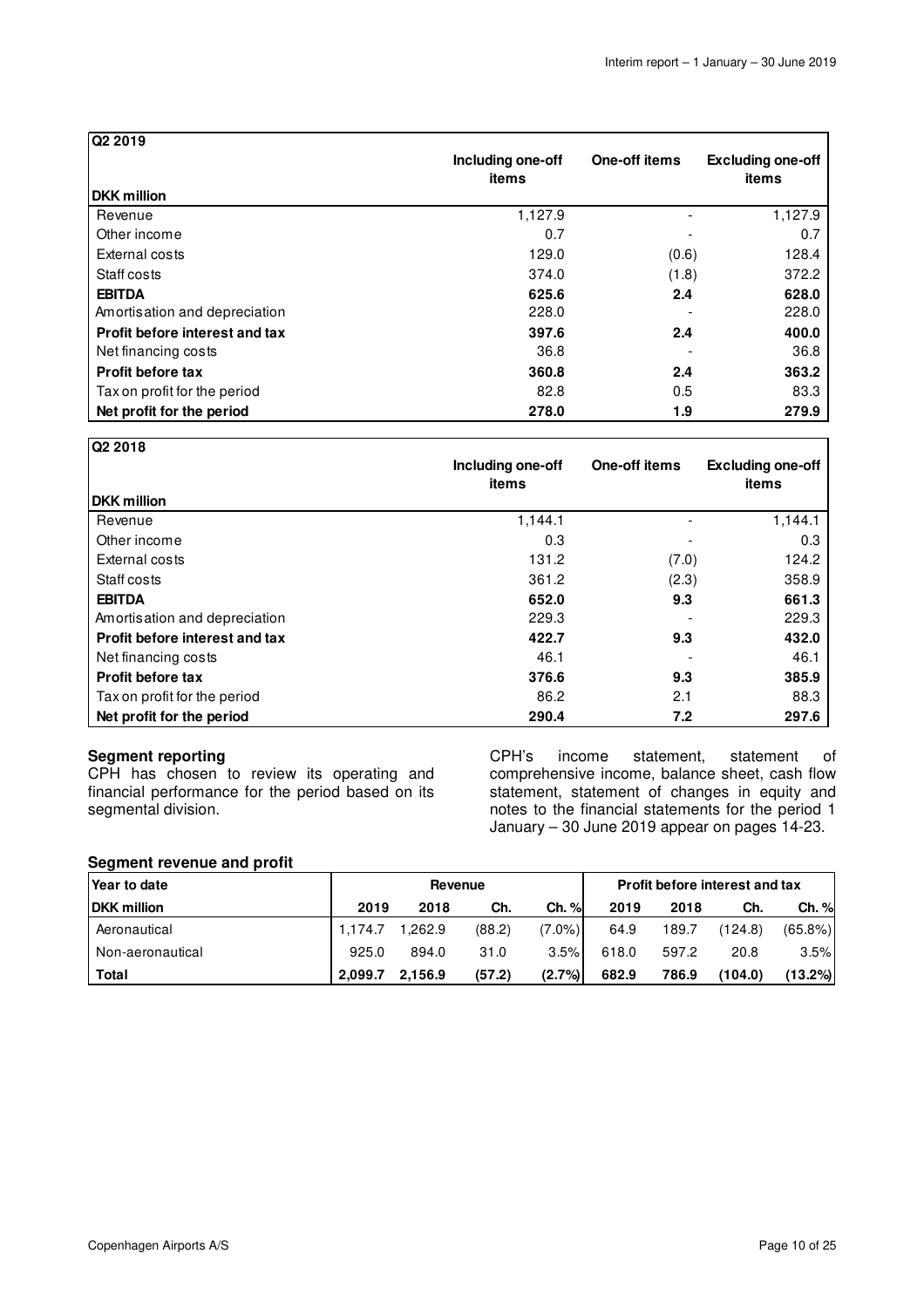# **AERONAUTICAL SEGMENT**

|                        | Q <sub>2</sub> |       |        |            | Year to date |         |         |            | <b>FY</b> |
|------------------------|----------------|-------|--------|------------|--------------|---------|---------|------------|-----------|
| <b>IDKK</b> million    | 2019           | 2018  | Ch.    | Ch. %      | 2019         | 2018    | Ch.     | $Ch.$ %    | 2018      |
| Revenue                | 643.6          | 673.0 | (29.4) | $(4.4\%)$  | 1.174.7      | 1,262.9 | (88.2)  | $(7.0\%)$  | 2,574.8   |
| Profit before interest | 70.5           | 106.8 | (36.3) | $(34.0\%)$ | 64.9         | 189.7   | (124.8) | $(65.8\%)$ | 352.9     |
| Segment assets         |                |       |        |            | 9.941.5      | 8.677.6 | ,263.9  | 14.6%L     | 9.057.7   |

### **Passengers**

The total number of passengers decreased by 1.1% in the second quarter of 2019. The traffic was negatively impacted by fewer passengers within Denmark and Europe, while there were more passengers on the intercontinental routes, where the traffic increased by 4.7%. The second quarter of 2019 was impacted by SAS pilot strike and Norwegian's adjustments to the traffic programme. The bankruptcy of WOW Air and Primera Air in 2018 also affected the traffic numbers negatively.

The total number of passengers travelling through Copenhagen Airport in the first half of 2019 was 14.4 million, equivalent to a decrease of 0.1% compared to the same period in 2018. The number of local departing passengers decreased by 0.7%, while the number of transfer passengers increased by 1.5%. The locally departing traffic to European destinations decreased by 1.1%, while the local departing traffic to the intercontinental routes increased by 8.1%.

The total seat capacity grew by 1.3% in the first half of 2019. The number of passenger-related operations decreased by 0.7%. The average load factor (occupancy) was down 1.5% to 72.8% in the first six months of 2019.

Local departing passengers accounted for 80.3% of all departing passengers, with transfer passengers making up 19.7%

Total number of passengers and growth by market in the first six months



For additional comments on traffic performance, please see the most recently released traffic statistics for June 2019.

#### **Revenue**

|                               | Year to date |         |        |            |  |  |
|-------------------------------|--------------|---------|--------|------------|--|--|
| DKK million                   | 2019         | 2018    | Ch.    | Ch. %      |  |  |
| Take-off charges              | 211.6        | 222.6   | (11.0) | (4.9%)     |  |  |
| Passenger charges             | 540.8        | 588.5   | (47.7) | $(8.1\%)$  |  |  |
| Security charges              | 286.8        | 295.5   | (8.7)  | $(2.9\%)$  |  |  |
| ETD charges                   | 8.4          | 20.2    | (11.8) | $(58.6\%)$ |  |  |
| Handling<br>Aircraft parking, | 92.4         | 98.3    | (5.9)  | $(6.0\%)$  |  |  |
| CUTE, etc.                    | 34.7         | 37.8    | (3.1)  | $(8.1\%)$  |  |  |
| Total                         | 1.174.7      | 1,262.9 | (88.2) | (7.0%)     |  |  |

As per 1 April 2019, a new charges agreement came into force, which resulted in restructured take-off and passenger-related charges. With the new agreement, the prices will initially be approx. 5% lower in 2019 compared to 2018. The reduction in the charges comes in addition to the already-implemented 10% reduction, which was introduced on 1 April 2018. As a consequence of this, the total aeronautical revenue decreased by 7.0% in the first half of 2019 compared to the same period last year.

Total take-off charges fell by 4.9% to DKK 211.6 million compared to the same period last year, primarily due to the reduction in charges and the new charges agreement. The decrease was offset by a 1.3% increase in take-off weight compared to last year. The take-off weight for passengerrelated flight operations increased by 1.6%, while that for cargo operations decreased by 7.9%.

Passenger charges decreased by DKK 47.7 million, equivalent to 8.1%, mainly due to the reduction in passenger charges in 2018 and the new charges agreement.

Security and handling charges decreased overall by DKK 14.6 million to DKK 379.2 million, corresponding to 3.7%, as a result of the reduction in airport charges in 2018 and the new charges agreement.

The decrease in the ETD tax is a result of the new charges agreement, where the ETD charge no longer is invoiced separately, but is a part of the overall security charge.

#### **Profit before interest (EBIT)**

EBIT decreased by DKK 124.8 million, mainly due to a decrease in revenue caused by the reduction in airport charges in 2018 and the new charges agreement, higher depreciation charges as a result of the continued increase in aeronautical investments and higher staff costs.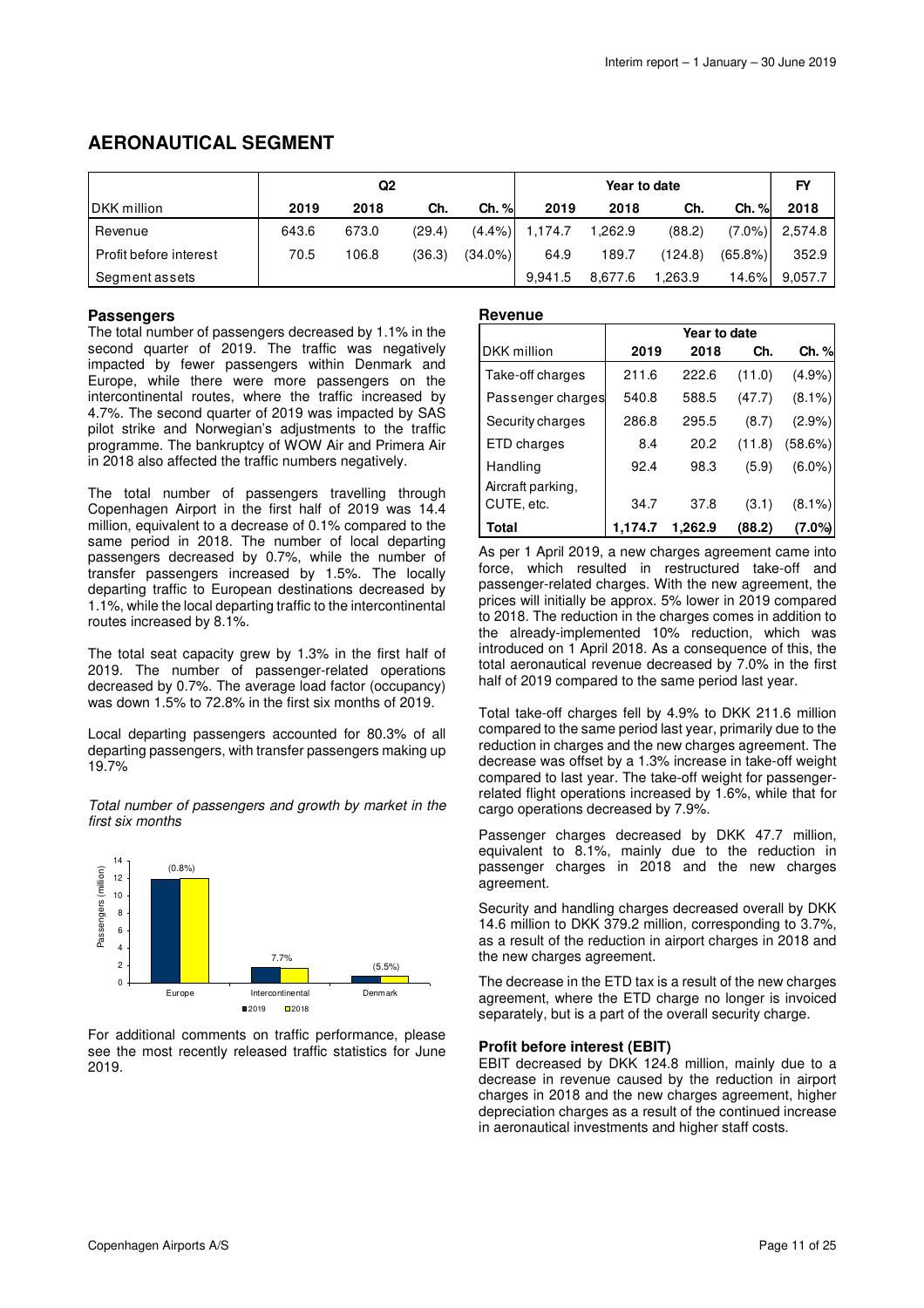# **NON-AERONAUTICAL SEGMENT**

|                        | Q2    |       |      | Year to date |         |         |       | FY        |         |
|------------------------|-------|-------|------|--------------|---------|---------|-------|-----------|---------|
| <b>IDKK</b> million    | 2019  | 2018  | Ch.  | Ch. %        | 2019    | 2018    | Ch.   | Ch. %     | 2018    |
| Revenue                | 484.3 | 471.1 | 13.2 | 2.8%         | 925.0   | 894.0   | 31.0  | 3.5%      | 1.870.0 |
| Profit before interest | 327.1 | 316.0 | 11.1 | 3.5%         | 618.0   | 597.2   | 20.8  | 3.5%      | 1,231.5 |
| Segment assets         |       |       |      |              | 3.500.7 | 3.502.5 | (1.8) | $(0.1\%)$ | 3,665.1 |

### **Revenue**

Concession revenue

|                    | Year to date |       |       |        |  |
|--------------------|--------------|-------|-------|--------|--|
| <b>DKK</b> million | 2019         | 2018  | Ch.   | Ch. %  |  |
| Shopping centre    | 435.3        | 405.0 | 30.3  | 7.5%   |  |
| Parking            | 200.8        | 205.4 | (4.6) | (2.2%) |  |
| Other revenue      | 31.3         | 29.2  | 2.1   | 7.0%   |  |
| Total              | 667.4        | 639.6 | 27.8  | 4.3%   |  |

Concession revenue from the shopping centre increased by 7.5% in the first six months of 2019. The main drivers were an improved shop and brand mix, and additional units in connection with the expansion of Terminal 2 and the security checkpoint.

The Food and beverage segment was increased by ten new units in connection with the expansions. This resulted in a 23% increase in revenue in this segment compared to last year. The speciality stores were also increased with new units in connection with the expansions, which resulted in an 18% increase in this segment compared to last year.

The TAX FREE shop revenue was in line with 2018.

Revenue from parking fell by 2.2% due to a decrease in local departing passengers.

Other revenue grew by 7.0%, mainly because of an increase in the number of car rentals.

### Rent

|                    | Year to date |      |       |           |  |  |
|--------------------|--------------|------|-------|-----------|--|--|
| DKK million        | 2019         | 2018 | Ch.   | Ch. %     |  |  |
| Rent from premises | 61.9         | 64.7 | (2.8) | (4.3%)    |  |  |
| Rent from land     | 24.7         | 24.9 | (0.2) | $(0.6\%)$ |  |  |
| Other rent         | 2.7          | 2.7  |       |           |  |  |
| Total              | 89.3         | 92.3 | (3.0) | $(3.2\%)$ |  |  |

Revenue from renting out premises fell by 4.3% compared to last year. This was partly due to revenue being affected by a one-time payment last year. This was partly offset by the signing of new contracts.

The decreased revenue from rent from land can primarily be attributed to regulation of existing contract.

#### Sales of services etc.

|                           | Year to date |       |     |       |  |  |
|---------------------------|--------------|-------|-----|-------|--|--|
| DKK million               | 2019         | 2018  | Ch. | Ch. % |  |  |
| Hotel operation - Clarion | 33.0         | -32.5 | 0.5 | 1.5%  |  |  |
| Other                     | 135.3        | 129.5 | 5.8 | 4.5%  |  |  |
| Total                     | 168.3        | 162.0 | 6.3 | 3.9%  |  |  |

The revenue from hotel operation increased by 1.5%, mainly because of an increase in the lease. Other income mainly comprises revenue from passengers with reduced mobility (PRM), Taxi Management Services (TMS) and energy, all of which are non-profit for CPH.

### **Profit before interest (EBIT)**

EBIT is up DKK 20.8 million compared to the same period last year, mainly driven by higher revenue, partly offset by an increase in staff costs and higher depreciation charges.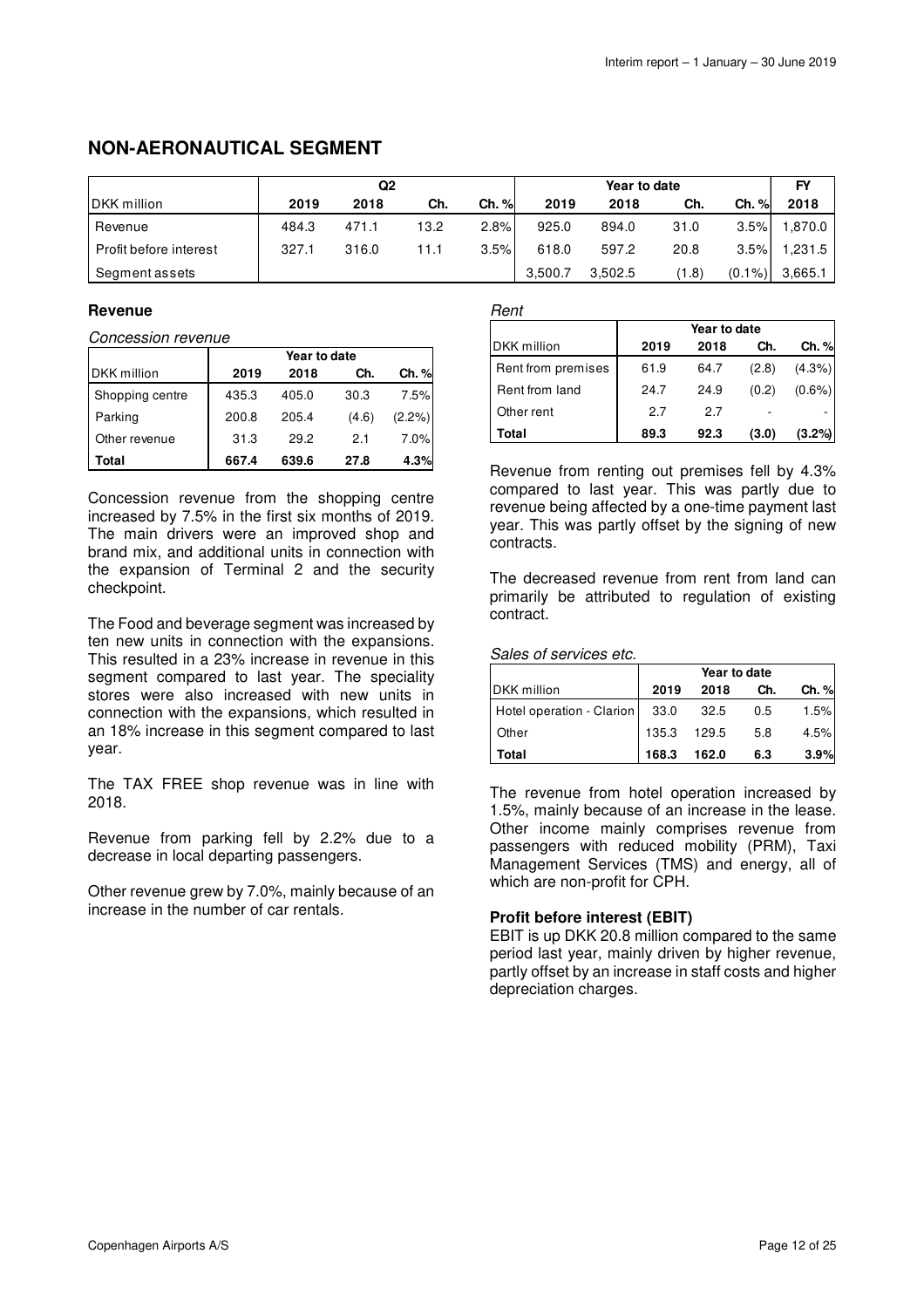# **RISKS AND UNCERTAINTIES**

Other than what is stated in the other sections of this interim report, no material changes have occurred in the risks and uncertainties to which CPH is subject, compared to the information stated in the 2018 Annual Report.

#### **Forward-looking statements – risks and uncertainties**

This interim report includes forward-looking statements as described in the US Private Securities Litigation Act of 1995 and similar acts of other jurisdictions. In particular, this includes statements concerning future revenue, operating profits, business expansion and capital investments.

Such statements are subject to risks and uncertainties, as various factors, many of which are beyond CPH's control, may cause actual results and performance to differ materially from the forecasts made in this interim report.

Such factors include general economic and business conditions, changes in exchange rates, the demand for CPH's services, competitive factors within the aviation industry and operational problems in one or more of the Group's businesses. See Risk Management and Risks on pages 64-68 of the 2018 Annual Report.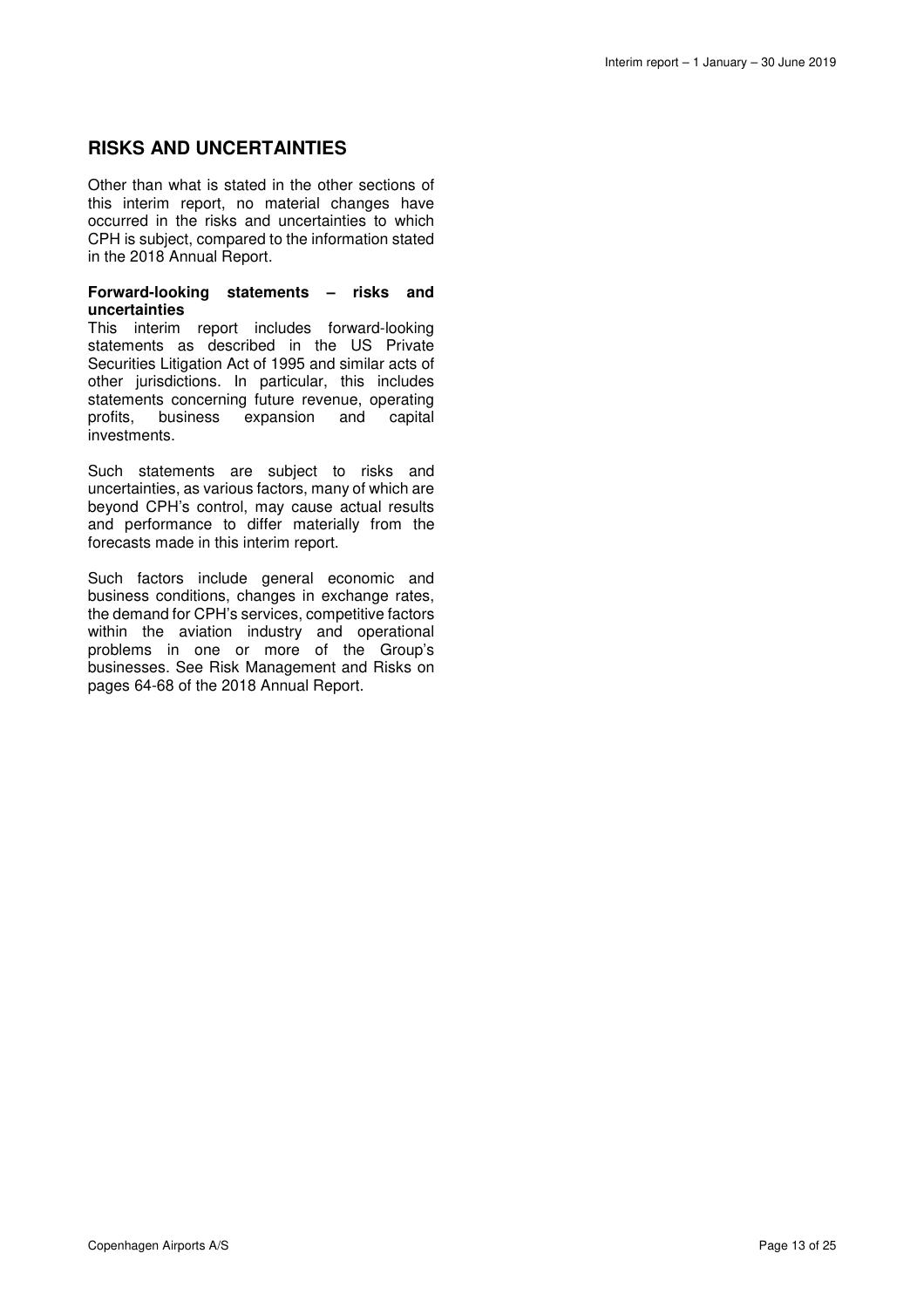# **CONSOLIDATED FINANCIAL STATEMENTS**

# **INCOME STATEMENT**

|                                                | Q2      |         | Year to date |         |
|------------------------------------------------|---------|---------|--------------|---------|
| <b>DKK</b> million                             | 2019    | 2018    | 2019         | 2018    |
|                                                |         |         |              |         |
| Traffic revenue                                | 643.6   | 673.0   | 1,174.7      | 1,262.9 |
| Concession revenue                             | 352.8   | 339.6   | 667.4        | 639.7   |
| Rent                                           | 44.8    | 47.2    | 89.3         | 92.3    |
| Sale of services, etc.                         | 86.7    | 84.3    | 168.3        | 162.0   |
|                                                |         |         |              |         |
| Revenue                                        | 1,127.9 | 1,144.1 | 2,099.7      | 2,156.9 |
| Other income                                   | 0.7     | 0.3     | 0.7          | 0.7     |
| <b>External costs</b>                          | 129.0   | 131.2   | 254.8        | 258.0   |
| Staff costs                                    | 374.0   | 361.2   | 713.2        | 682.6   |
| Amortisation and depreciation                  | 228.0   | 229.3   | 449.5        | 430.1   |
|                                                |         |         |              |         |
| <b>Operating profit</b>                        | 397.6   | 422.7   | 682.9        | 786.9   |
|                                                |         |         |              |         |
| Financial income                               | 2.1     | 1.3     | 3.4          | 2.0     |
| Financial expenses                             | 38.9    | 47.4    | 69.3         | 96.3    |
|                                                |         |         |              |         |
| <b>Profit before tax</b>                       | 360.8   | 376.6   | 617.0        | 692.6   |
|                                                |         |         |              |         |
| Tax on profit for the period                   | 82.8    | 86.2    | 141.7        | 158.6   |
| Net profit for the period                      | 278.0   | 290.4   | 475.3        | 534.0   |
|                                                |         |         |              |         |
|                                                |         |         |              |         |
| Earnings per DKK 100 share (basic and diluted) | 35.4    | 37.0    | 60.6         | 68.0    |
| EPS is stated in Danish kroner                 |         |         |              |         |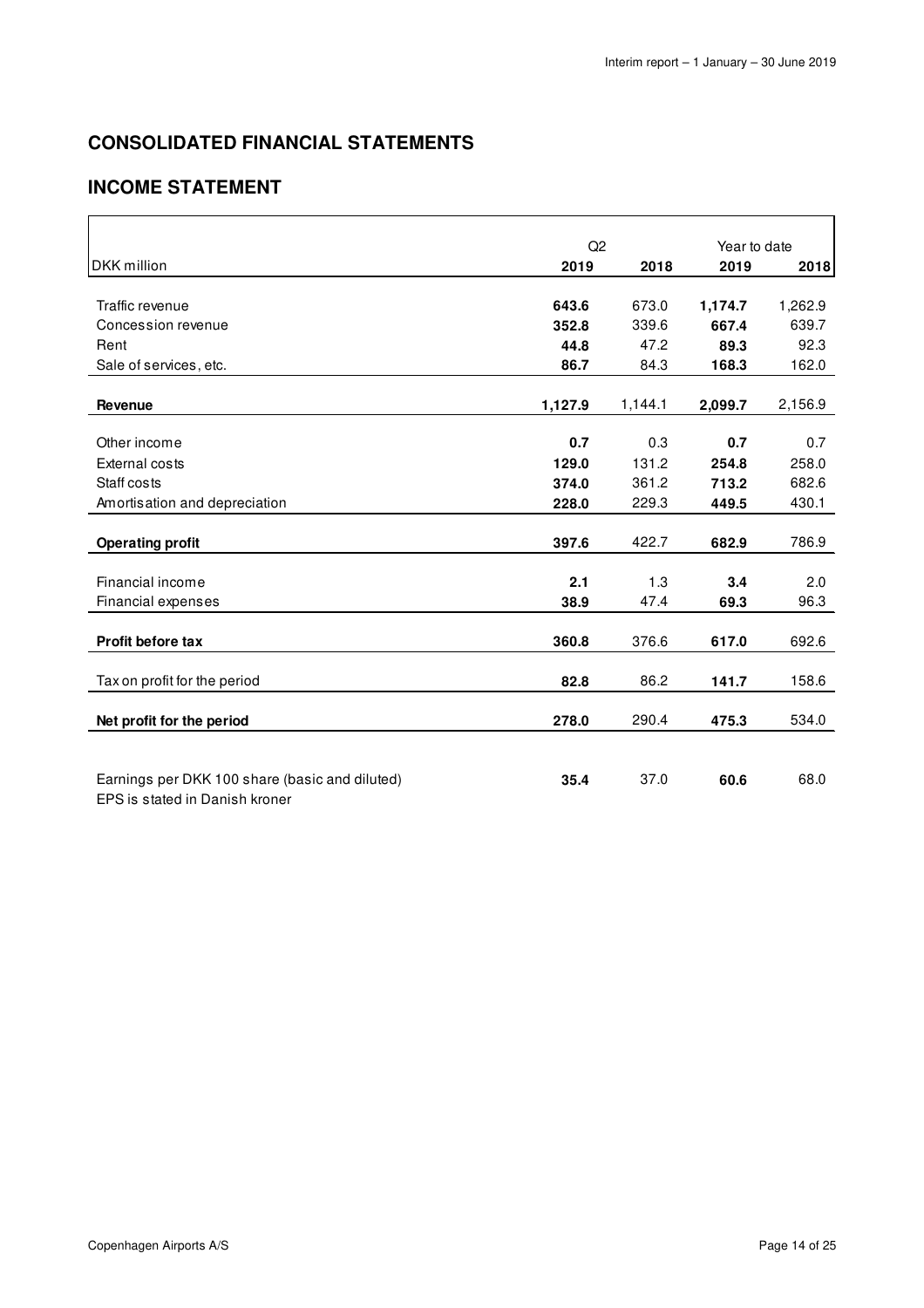# **STATEMENT OF COMPREHENSIVE INCOME**

| Q <sub>2</sub>                                          |       |         | Year to date |        |
|---------------------------------------------------------|-------|---------|--------------|--------|
| IDKK million                                            | 2019  | 2018    | 2019         | 2018   |
| Net profit for the period                               | 278.0 | 290.4   | 475.3        | 534.0  |
| Items that are reclassified to the income statement     |       |         |              |        |
| Currency translation of equity in foreign branch        | (0.3) |         | (0.7)        |        |
| Value adjustments of hedging instruments                | (1.0) | 175.9   | 66.5         | 72.7   |
| Value adjustments of hedging instruments transferred to |       |         |              |        |
| financial income and expenses in the income statement   | 35.0  | (160.7) | (13.2)       | (63.1) |
| Tax on other comprehensive income                       | (7.6) | (3.3)   | (11.8)       | (2.1)  |
| Other comprehensive income for the period               | 26.1  | 11.9    | 40.8         | 7.5    |
| Total comprehensive income for the period               | 304.1 | 302.3   | 516.1        | 541.5  |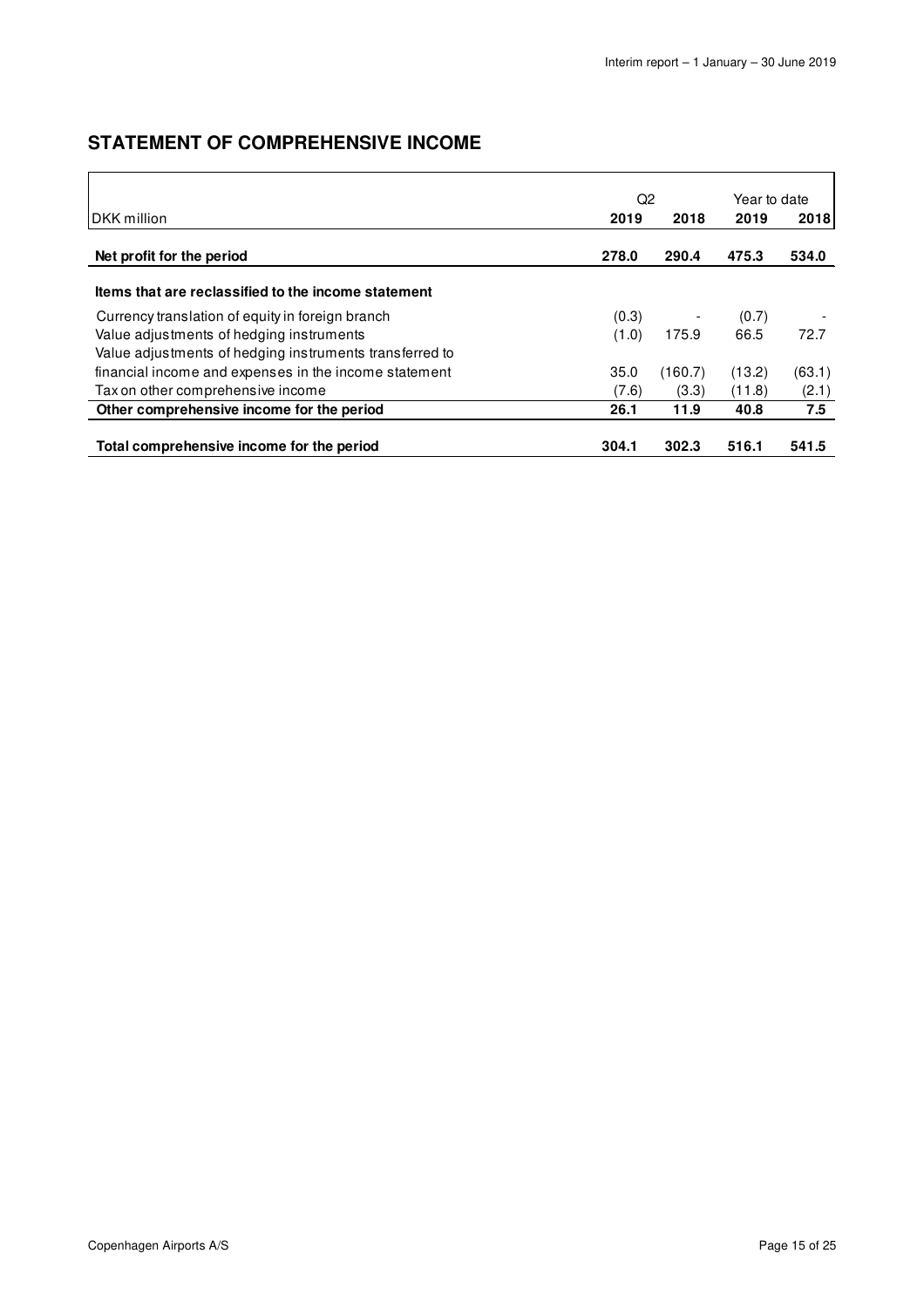# **BALANCE SHEET**

|      | <b>Assets</b>                                    |                 |                |                 |
|------|--------------------------------------------------|-----------------|----------------|-----------------|
| Note | DKK million                                      | 30 June<br>2019 | 31 Dec<br>2018 | 30 June<br>2018 |
|      |                                                  |                 |                |                 |
|      | <b>NON-CURRENT ASSETS</b>                        |                 |                |                 |
|      | <b>Total intangible assets</b>                   | 458.8           | 456.0          | 486.3           |
|      |                                                  |                 |                |                 |
|      | Property, plant and equipment                    |                 |                |                 |
|      | Land and buildings                               | 5,695.7         | 5,103.3        | 4,841.9         |
|      | Plant and machinery                              | 4,283.4         | 4,080.4        | 3,965.0         |
|      | Other fixtures and fittings, tools and equipment | 871.6           | 649.5          | 676.3           |
|      | 3 Property, plant and equipment in progress      | 1,541.8         | 1,893.0        | 1,689.1         |
|      | Total property, plant and equipment              | 12,392.5        | 11,726.2       | 11,172.3        |
|      | <b>Financial investments</b>                     |                 |                |                 |
|      | Investments in associates                        | 0.4             | 0.4            | 0.4             |
|      | Other financial assets                           | 137.6           | 85.8           | 12.6            |
|      |                                                  |                 |                |                 |
|      | <b>Total financial assets</b>                    | 138.0           | 86.2           | 13.0            |
|      | <b>Total non-current assets</b>                  | 12,989.3        | 12,268.4       | 11,671.6        |
|      |                                                  |                 |                |                 |
|      | <b>CURRENT ASSETS</b>                            |                 |                |                 |
|      | <b>Receivables</b>                               |                 |                |                 |
|      | Trade receivables                                | 522.2           | 473.4          | 447.9           |
|      | Other receivables                                | 24.6            | 7.8            | 10.0            |
|      | Prepayments                                      | 44.0            | 59.4           | 63.7            |
|      | <b>Total receivables</b>                         | 590.8           | 540.6          | 521.6           |
|      |                                                  |                 |                |                 |
|      | Cash                                             | 26.3            | 159.1          | 19.1            |
|      | <b>Total current assets</b>                      | 617.1           | 699.7          | 540.7           |
|      |                                                  |                 |                |                 |
|      | <b>Total assets</b>                              | 13,606.4        | 12,968.1       | 12,212.3        |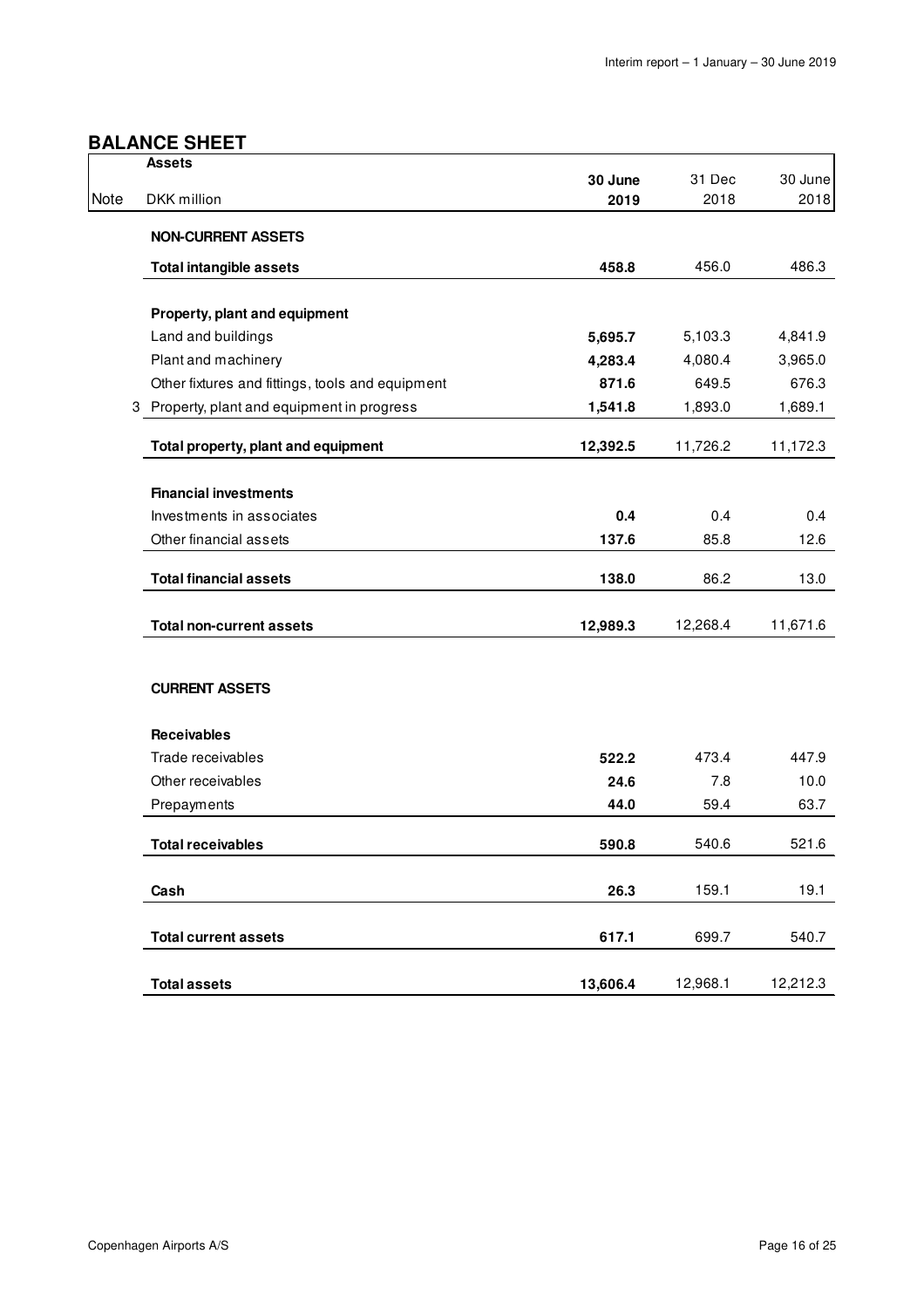|      | <b>Equity and liabilities</b>          |                 |          |          |
|------|----------------------------------------|-----------------|----------|----------|
| Note |                                        | 30 June<br>2019 | 31 Dec   | 30 June  |
|      | DKK million                            |                 | 2018     | 2018     |
|      | <b>EQUITY</b>                          |                 |          |          |
|      | Share capital                          | 784.8           | 784.8    | 784.8    |
|      | Hedging reserve                        | (53.5)          | (94.1)   | (130.0)  |
|      | Cost of hedge                          | (15.6)          | (16.5)   | (15.2)   |
|      | Retained earnings                      | 2,208.6         | 2,412.1  | 2,268.7  |
|      | <b>Total equity</b>                    | 2,924.3         | 3,086.3  | 2,908.3  |
|      |                                        |                 |          |          |
|      | <b>NON-CURRENT LIABILITIES</b>         |                 |          |          |
|      | Deferred tax                           | 1,027.0         | 1,015.2  | 1,037.7  |
| 4    | Financial institutions and other loans | 6,794.1         | 6,553.3  | 6,100.7  |
|      | Other payables                         | 23.2            | 37.9     | 61.6     |
|      | <b>Total non-current liabilities</b>   | 7,844.3         | 7,606.4  | 7,200.0  |
|      | <b>CURRENT LIABILITIES</b>             |                 |          |          |
| 4    | Financial institutions and other loans | 1,374.5         | 631.2    | 718.0    |
|      | Prepayments from customers             | 349.8           | 340.9    | 339.4    |
|      | Trade payables                         | 694.3           | 713.8    | 590.7    |
|      | Income tax payable                     | 63.7            | 200.4    | 87.3     |
|      | 5 Other payables                       | 348.2           | 381.5    | 360.2    |
|      | Deferred income                        | 7.3             | 7.6      | 8.4      |
|      | <b>Total current liabilities</b>       | 2,837.8         | 2,275.4  | 2,104.0  |
|      | <b>Total liabilities</b>               | 10,682.1        | 9,881.8  | 9,304.0  |
|      | <b>Total equity and liabilities</b>    | 13,606.4        | 12,968.1 | 12,212.3 |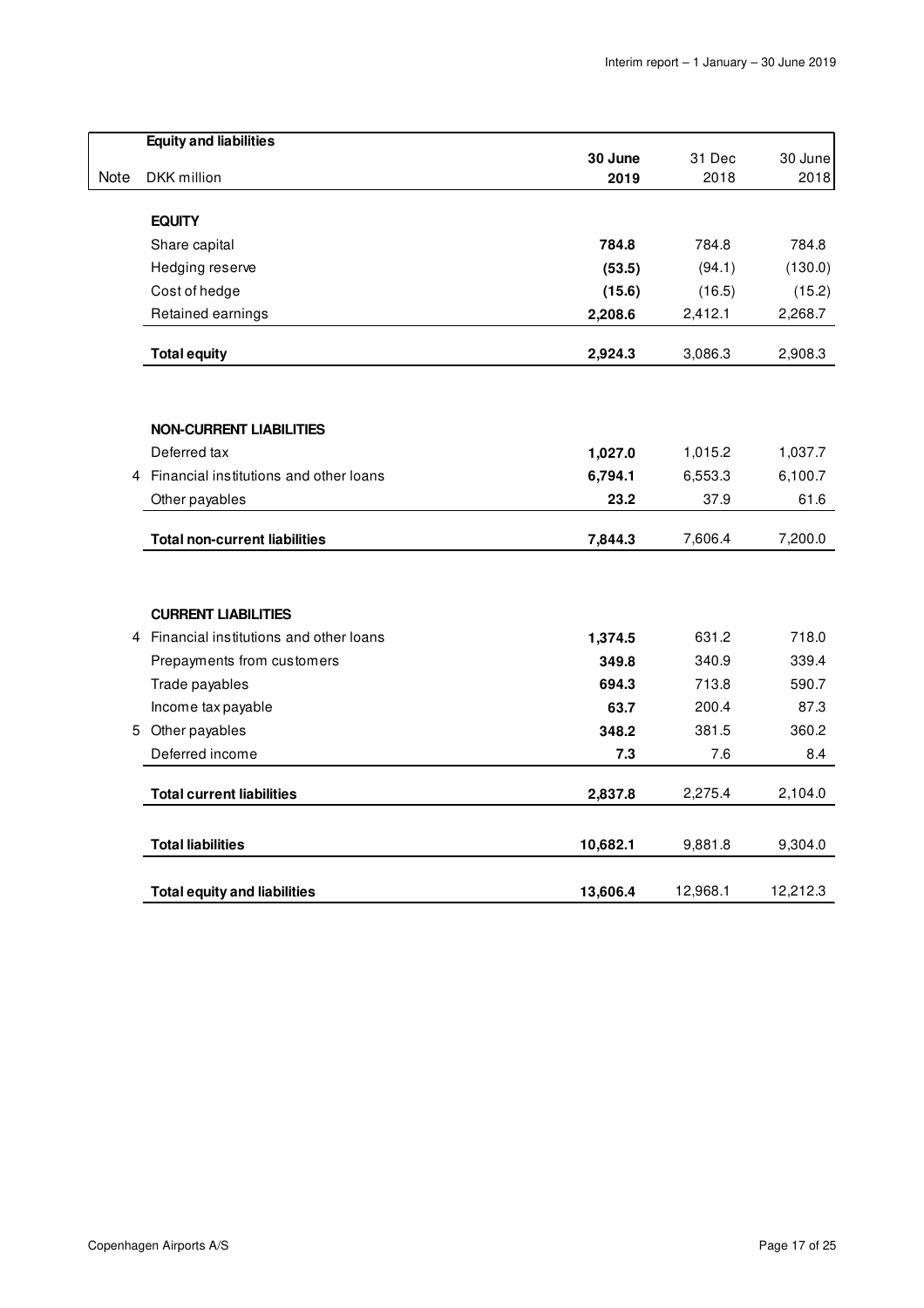# **CASH FLOW STATEMENT**

|                                                                    | Q2      |         | Year to date |         |  |
|--------------------------------------------------------------------|---------|---------|--------------|---------|--|
| DKK million                                                        | 2019    | 2018    | 2019         | 2018    |  |
| <b>CASH FLOW FROM OPERATING ACTIVITIES</b>                         |         |         |              |         |  |
| Received from customers                                            | 1,038.7 | 1,120.7 | 2,059.1      | 2,240.0 |  |
| Paid to staff, suppliers, etc.                                     | (534.2) | (415.8) | (1, 135.4)   | (978.3) |  |
| Cash flow from operating activities before financial items and tax | 504.5   | 704.9   | 923.7        | 1,261.7 |  |
| Interest received, etc.                                            | 1.2     | 0.5     | 2.0          | 0.8     |  |
| Interest paid, etc.                                                | (50.9)  | (64.1)  | (100.9)      | (119.3) |  |
| Cash flow from operating activities before tax                     | 454.8   | 641.3   | 824.8        | 1,143.2 |  |
| Income taxes paid                                                  | (0.2)   |         | (278.4)      | (285.3) |  |
| Cash flow from operating activities                                | 454.6   | 641.3   | 546.4        | 857.9   |  |
|                                                                    |         |         |              |         |  |
| <b>CASH FLOW FROM INVESTING ACTIVITIES</b>                         |         |         |              |         |  |
| Purchase of property, plant and equipment                          | (527.9) | (498.8) | (910.2)      | (813.0) |  |
| Purchase of intangible assets                                      | (29.6)  | (43.9)  | (60.6)       | (74.3)  |  |
| Sale of property, plant and equipment                              | 0.7     | 0.3     | 0.7          | 0.8     |  |
| Cash flow from investing activities                                | (556.8) | (542.4) | (970.1)      | (886.5) |  |
|                                                                    |         |         |              |         |  |
| <b>CASH FLOW FROM FINANCING ACTIVITIES</b>                         |         |         |              |         |  |
| Repayments of long-term loans                                      | (548.0) | (709.7) | (557.2)      | (718.7) |  |
| Proceeds from long-term loans                                      | 1,300.0 | 1,300.0 | 2,000.0      | 1,500.0 |  |
| Repayments of short-term loans                                     | (252.2) | (95.5)  | (901.6)      | (129.0) |  |
| Proceeds from short-term loans                                     | 286.0   | 168.4   | 427.8        | 168.4   |  |
| Dividends paid                                                     | (678.1) | (785.6) | (678.1)      | (785.6) |  |
| Cash flow from financing activities                                | 107.7   | (122.3) | 290.9        | 35.1    |  |
| Net cash flow for the period                                       | 5.5     | (23.4)  | (132.8)      | 6.5     |  |
| Cash at the beginning of the year                                  | 20.8    | 42.5    | 159.1        | 12.6    |  |
| Cash at the end of the period                                      | 26.3    | 19.1    | 26.3         | 19.1    |  |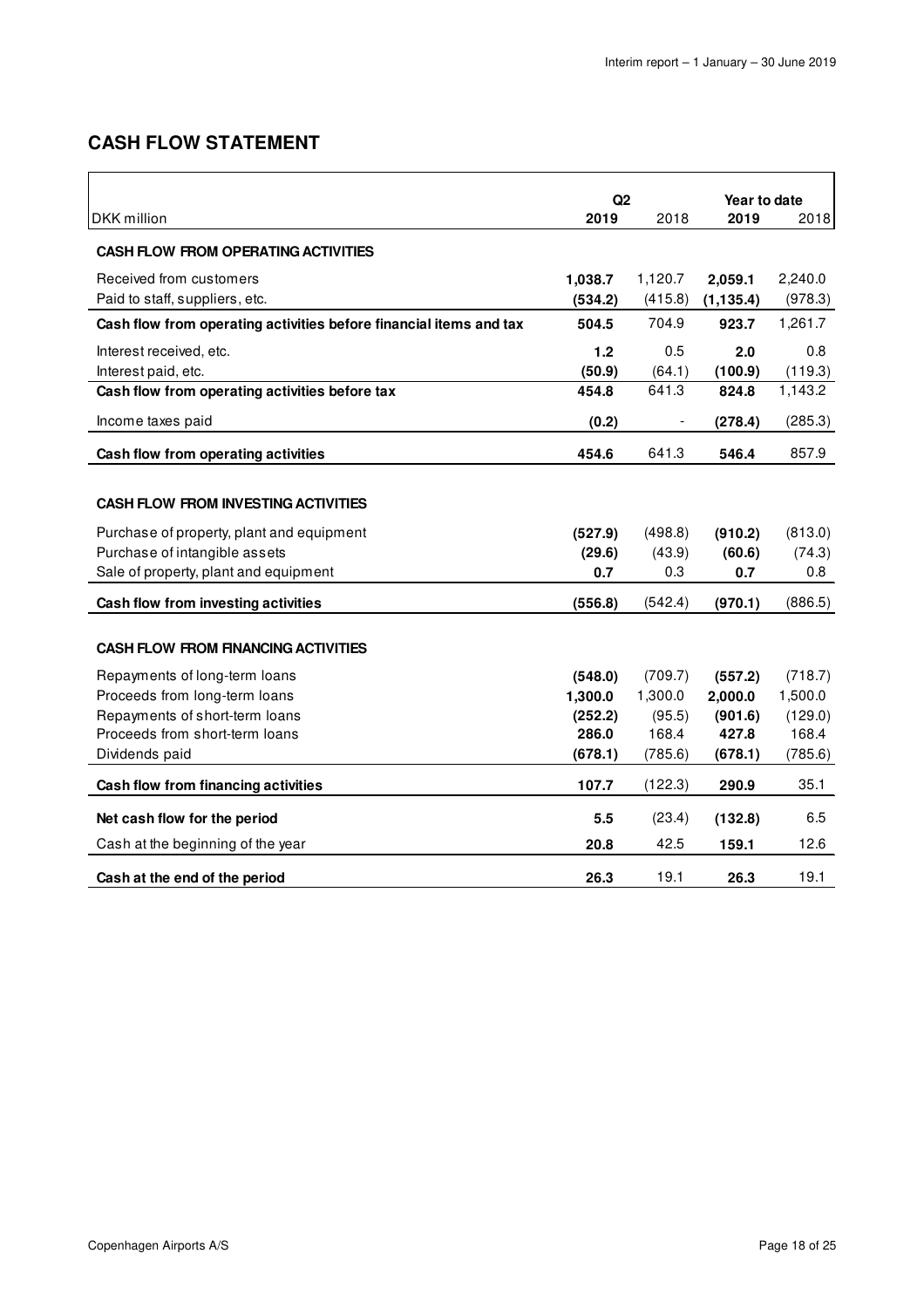# **STATEMENT OF CHANGES IN EQUITY**

### $\big|_{\text{DVA}}$  million

| DKK MIIIION                                                                              |                   |                          |                          |          |         |
|------------------------------------------------------------------------------------------|-------------------|--------------------------|--------------------------|----------|---------|
|                                                                                          |                   |                          |                          |          |         |
|                                                                                          | Share             | Hedging                  | Cost of                  | Retained |         |
|                                                                                          | capital           | reserve                  | hedge                    | earnings | Total   |
| Equity at 1 January 2019                                                                 | 784.8             | (94.1)                   | (16.5)                   | 2,412.1  | 3,086.3 |
|                                                                                          |                   |                          |                          |          |         |
| Comprehensive income for the period                                                      |                   |                          |                          |          |         |
| Net profit for the period                                                                |                   |                          |                          | 475.3    | 475.3   |
| Other comprehensive income                                                               |                   |                          |                          |          |         |
| Currency translation of equity in foreign branch                                         |                   |                          |                          | (0.7)    | (0.7)   |
| Value adjustments of hedging instruments                                                 |                   | 50.9                     | 0.9                      |          | 51.8    |
| Value adjustments of hedging instruments                                                 |                   |                          |                          |          |         |
| transferred to financial income and expenses                                             |                   |                          |                          |          |         |
| in the income statement                                                                  |                   | (10.3)                   |                          |          | (10.3)  |
| Total other comprehensive income                                                         | $\blacksquare$    | 40.6                     | 0.9                      | (0.7)    | 40.8    |
| Total comprehensive income for the period                                                | -                 | 40.6                     | 0.9                      | 474.6    | 516.1   |
|                                                                                          |                   |                          |                          |          |         |
| <b>Transactions with owners</b>                                                          |                   |                          |                          |          |         |
| Dividends paid                                                                           | $\qquad \qquad -$ | $\overline{\phantom{a}}$ | $\overline{\phantom{a}}$ | (678.1)  | (678.1) |
| <b>Total transactions with owners</b>                                                    | $\blacksquare$    | $\blacksquare$           | $\blacksquare$           | (678.1)  | (678.1) |
| Equity at 30 June 2019                                                                   | 784.8             | (53.5)                   | (15.6)                   | 2,208.6  | 2,924.3 |
|                                                                                          |                   |                          |                          |          |         |
| Equity at 1 January 2018                                                                 | 784.8             | (119.2)                  | (33.5)                   | 2,520.3  | 3,152.4 |
|                                                                                          |                   |                          |                          |          |         |
| Comprehensive income for the period                                                      |                   |                          |                          |          |         |
| Net profit for the period                                                                |                   |                          |                          | 534.0    | 534.0   |
|                                                                                          |                   |                          |                          |          |         |
| Other comprehensive income                                                               |                   |                          |                          |          |         |
| Value adjustments of hedging instruments                                                 |                   | 38.4                     | 18.3                     |          | 56.7    |
| Value adjustments of hedging instruments<br>transferred to financial income and expenses |                   |                          |                          |          |         |
| in the income statement                                                                  |                   | (49.2)                   |                          |          | (49.2)  |
| Total other comprehensive income                                                         | ä,                | (10.8)                   | 18.3                     |          | 7.5     |
|                                                                                          |                   |                          |                          |          |         |
| Total comprehensive income for the period                                                | -                 | (10.8)                   | 18.3                     | 534.0    | 541.5   |
| <b>Transactions with owners</b>                                                          |                   |                          |                          |          |         |
| Dividends paid                                                                           |                   |                          |                          | (785.6)  | (785.6) |
| <b>Total transactions with owners</b>                                                    |                   |                          |                          | (785.6)  | (785.6) |
|                                                                                          |                   |                          |                          |          |         |
| Equity at 30 June 2018                                                                   | 784.8             | (130.0)                  | (15.2)                   | 2,268.7  | 2,908.3 |

### **Dividend**

At the Annual General Meeting held on 10 April 2019, the shareholders approved the Board of Directors' proposal to pay a dividend in respect of 2018 of DKK 678.1 million, or DKK 86.40 per share. Based on the interim profit for the six months ended 30 June 2018, an interim dividend of DKK 427.2 million, equivalent to DKK 54.43 per share, was distributed on 9 August 2018.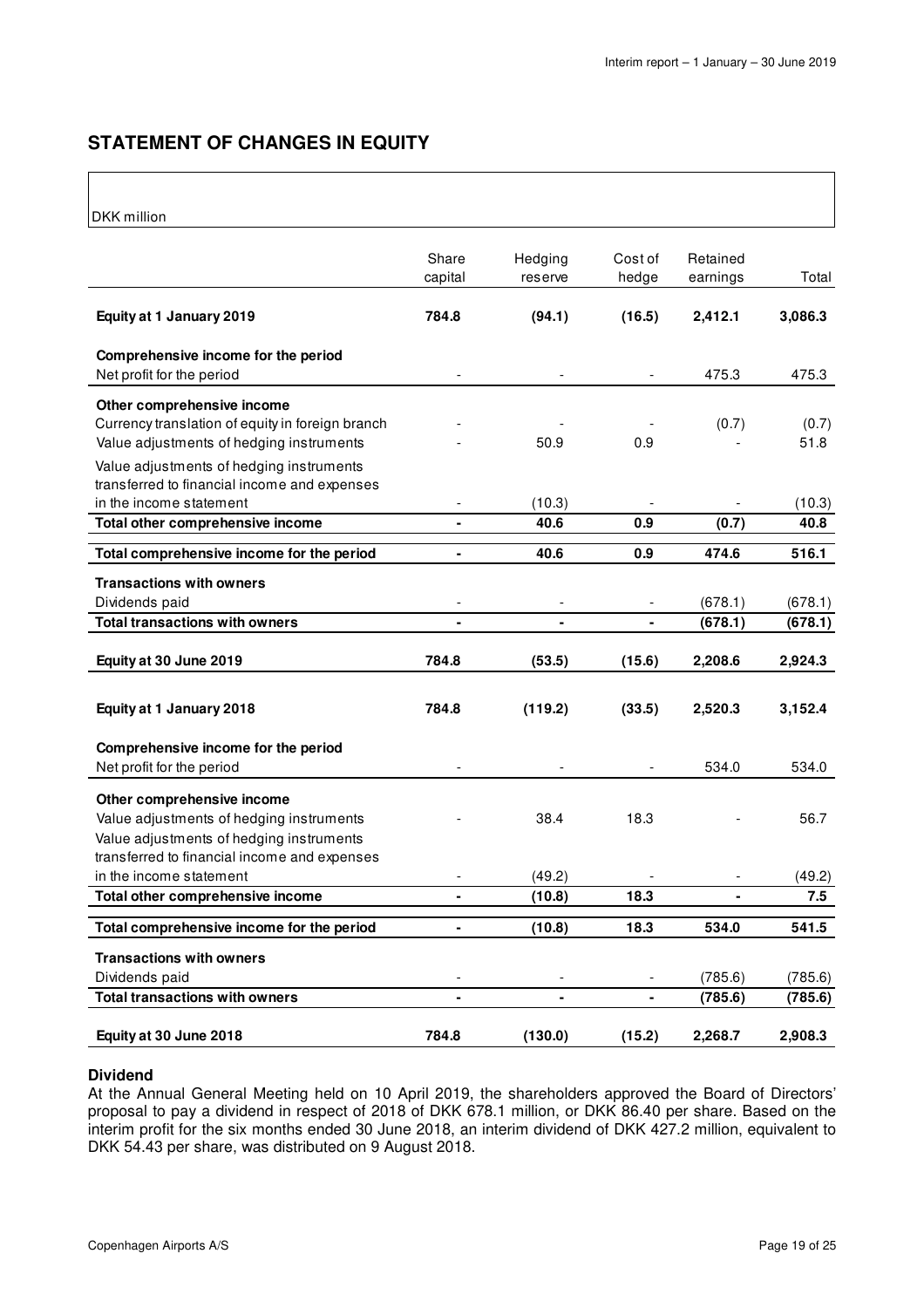# **NOTES TO THE FINANCIAL STATEMENTS**

### **NOTE 1: Basis of preparation**

CPH is a public limited company domiciled in Denmark and listed on Nasdaq Copenhagen.

The interim report comprises the condensed consolidated financial statements of Copenhagen Airports A/S.

The interim report is presented in accordance with international accounting standard IAS 34 for Interim Financial Reporting and additional Danish disclosure requirements for the interim reports of listed companies.

### **Significant accounting estimates**

The estimates made by CPH in determining the carrying amounts of assets and liabilities are based on assumptions that are subject to future events. These include estimates of the useful lives of non-current assets, their residual values, and assessments of the need for write-downs based on estimates of cash flows and discount factors. For a description of risks and accounting estimates, see pages 64-68 and page 84 of the 2018 Annual Report, which indicate the notes that contain significant estimates and judgements.

### **Accounting policies**

The accounting policies applied in the interim report are unchanged from those applied in the 2018 Annual Report except for the below-mentioned. The 2018 Annual Report was prepared in accordance with International Financial Reporting Standards (IFRS) as adopted by the EU. For further information, see page 84 of the 2018 Annual Report, which indicates which notes contain accounting policies, and the Summary of significant accounting policies on pages 85-87.

### **Change in accounting policies**

Effective 1 January 2019, CPH has implemented the following new standards:

• IFRS 16 Leasing

The key changes associated with implementation of IFRS 16 can be summarised as follows:

- Going forward, all lessees are required to recognise all leases as a lease liability and a lease asset in the balance sheet with two exceptions: short-term leases (less than 12 months) and leases relating to low-value assets. It must furthermore be considered whether the agreement is a lease or a service arrangement.
- The current rules for the lessor remain largely unchanged. Consequently, leases are still to be classified as operational leases and financial leases.

CPH has established that the implementation of IFRS 16 has not had a material impact on the consolidated financial statements.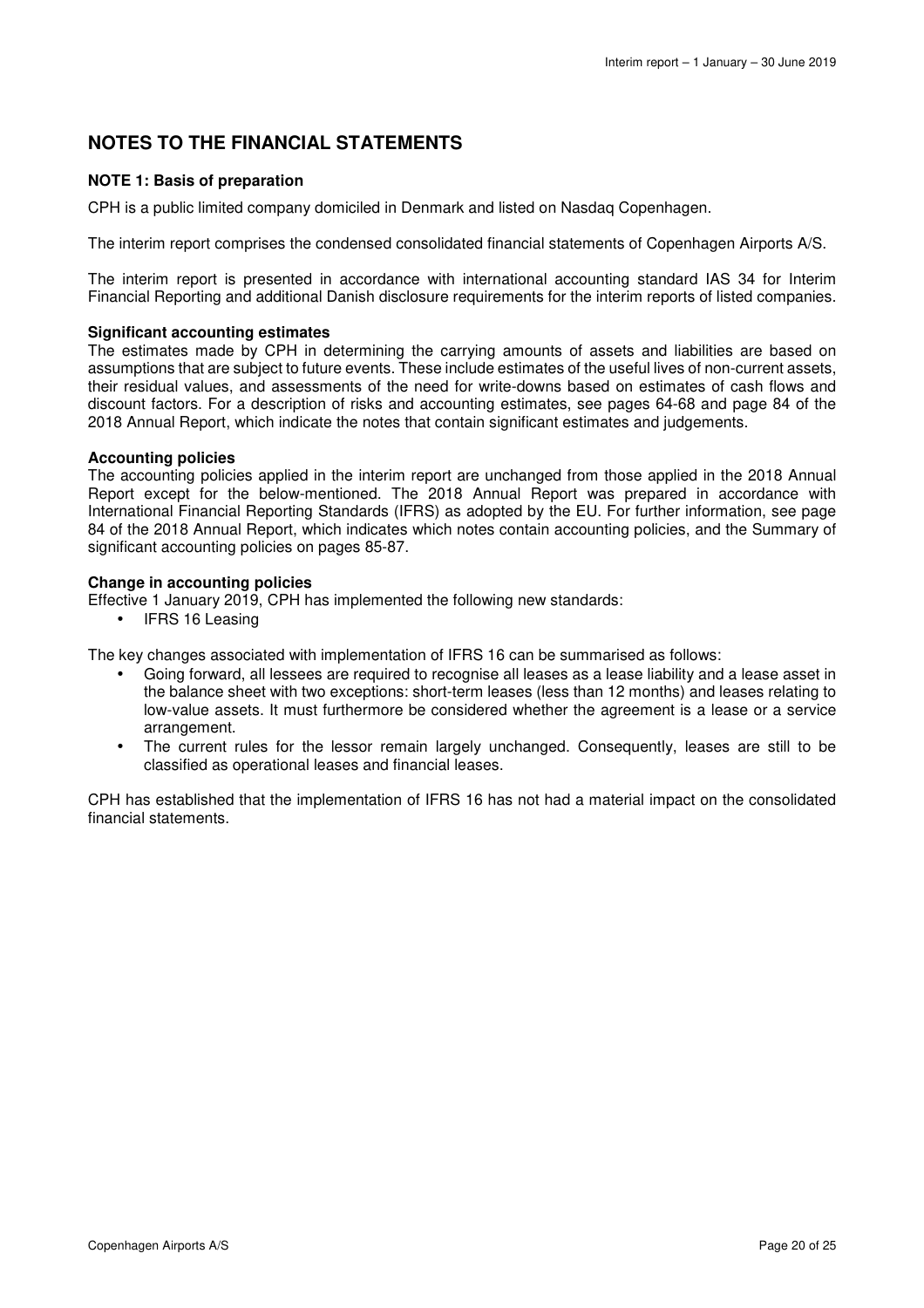### **NOTE 2: Segmental information**

See "Segment reporting" in "Management's financial review for the interim period 1 January – 30 June 2019" on page 10.

#### **Composition of revenue in H1 2019**

|                          | Aeronautical<br>segment | Ikke-aeronautisk segment |         |      |                          |         |
|--------------------------|-------------------------|--------------------------|---------|------|--------------------------|---------|
|                          |                         | <b>Concession</b>        | Car     |      | <b>Other</b>             |         |
| <b>DKK</b> million       | <b>Traffic revenuel</b> | revenue                  | parking | Rent | <b>services</b>          | Total   |
| <b>Total on segments</b> | 1,174.7                 | 466.6                    | 200.8   | 89.3 | 168.3                    | 2,099.7 |
| Time of recognition      |                         |                          |         |      |                          |         |
| - At a certain time      | 1,174.7                 |                          | 200.8   |      | $\overline{\phantom{a}}$ | 1,375.5 |
| - Over time              |                         | 466.6                    |         | 89.3 | 168.3                    | 724.2   |
| <b>Total</b>             | 1,174.7                 | 466.6                    | 200.8   | 89.3 | 168.3                    | 2,099.7 |
|                          |                         |                          |         |      |                          |         |
| Type of contract         |                         |                          |         |      |                          |         |
| - Fixed price            | 1,174.7                 | 50.3                     | 200.8   | 89.3 | 168.3                    | 1,683.4 |
| - Revenuebased contracts |                         | 416.3                    |         |      |                          | 416.3   |
| <b>Total</b>             | 1,174.7                 | 466.6                    | 200.8   | 89.3 | 168.3                    | 2,099.7 |

### **NOTE 3: Property, plant and equipment**

### **Purchase and sale of property, plant and equipment**

In the first six months of 2019, CPH invested DKK 1,083.1 million in intangible assets and property, plant and equipment. Major investments in the first six months of 2019 included expansion of Terminal 3 airside, establishment of Pier E, new baggage facility, expansion of cooling capacity and miscellaneous improving maintenance work.

### **Contracts and other commitments**

As of 30 June 2019, CPH had entered into contracts to build and maintain facilities totalling DKK 840.9 million (31 December 2018: DKK 773.6 million) and other commitments totalling DKK 76.2 million (31 December 2018: DKK 72.9 million). Major commitments include contracts for capacity expansion of the baggage-handling area, expansion of Terminal 3 airside (ATEW), and improvement of wide-body facilities.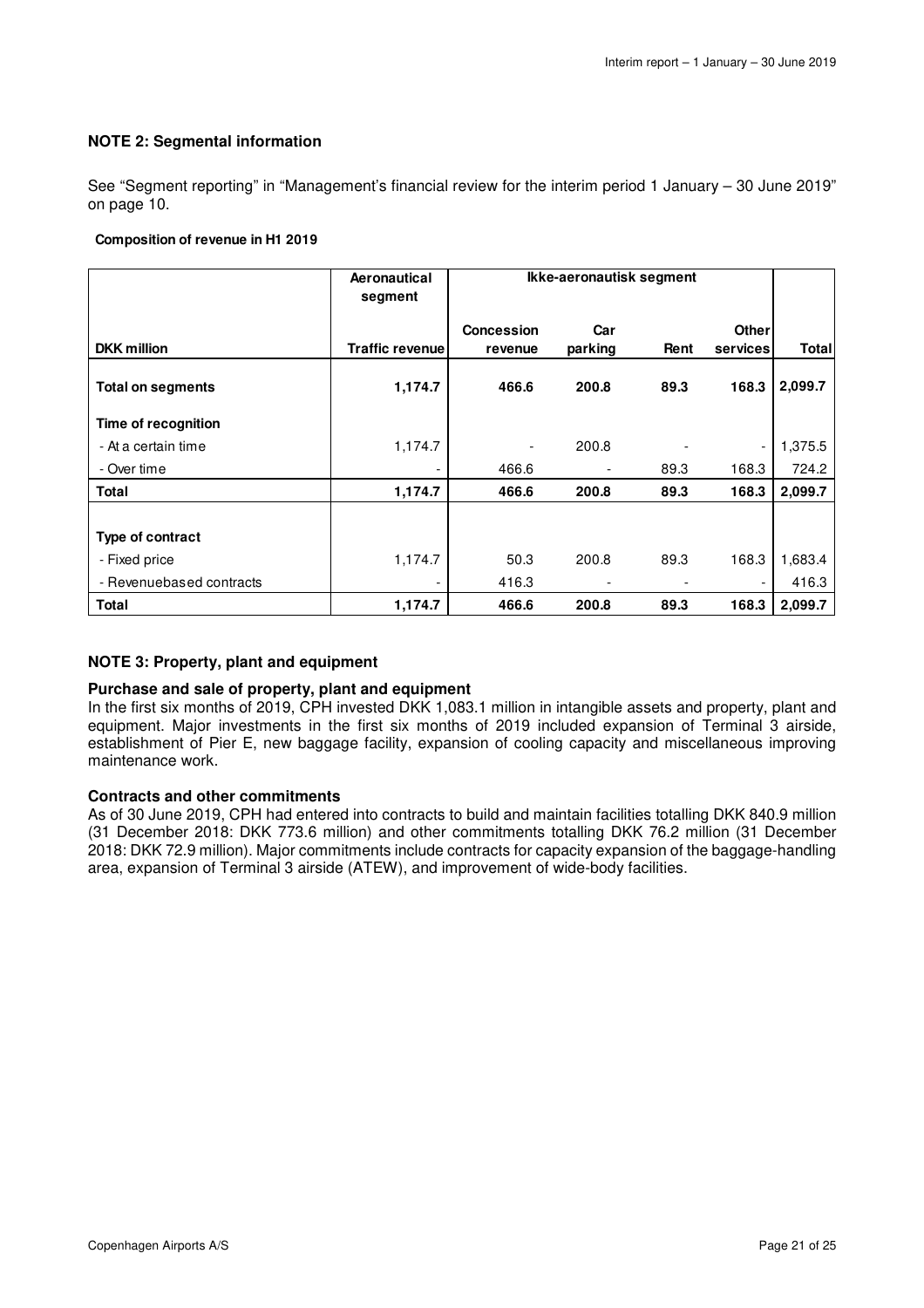### **NOTE 4: Financial institutions**

| Financial institutions and other loans are recognised in the balance sheet as<br>follows | 30 June<br>2019 | 31 Dec<br>2018 |
|------------------------------------------------------------------------------------------|-----------------|----------------|
| Non-current liabilities                                                                  | 6.794.1         | 6.553.3        |
| Current liabilities                                                                      | 1.374.5         | 631.2          |
| Total                                                                                    | 8.168.6         | 7,184.5        |

#### **CPH has the following loans and credit facilities at 30 June:**

|                                                                                   |                                  |          |                      | Carrying amount |                 | Fair value*     |                 |  |
|-----------------------------------------------------------------------------------|----------------------------------|----------|----------------------|-----------------|-----------------|-----------------|-----------------|--|
| Loan                                                                              | Fixed/<br><b>Curren floating</b> |          | <b>Maturity date</b> | 30 June<br>2019 | 31 Dec.<br>2018 | 30 June<br>2019 | 31 Dec.<br>2018 |  |
| Overdraft                                                                         | <b>DKK</b>                       | Floating |                      | 83.2            | 57.1            | 83.2            | 57.1            |  |
| <b>Bank Club</b>                                                                  | <b>DKK</b>                       | Floating | 21 Dec 2023          | 800.0           |                 | 800.0           |                 |  |
| Danske Bank                                                                       | <b>DKK</b>                       | Fixed    | 29 Jan 2019          |                 | 500.0           |                 | 500.1           |  |
| RD (DKK 58 million)**                                                             | <b>DKK</b>                       | Floating |                      |                 | 48.0            |                 | 48.0            |  |
| RD (DKK 64 million)**                                                             | <b>DKK</b>                       | Fixed    | 23 Dec 2032          | 46.1            | 47.6            | 48.4            | 48.9            |  |
| Nordea Kredit**                                                                   | <b>DKK</b>                       | Floating | 30 Dec 2039          | 450.9           | 450.9           | 450.9           | 450.9           |  |
| $\ensuremath{\mathsf{N}}\xspace\ensuremath{\mathsf{IB}}\xspace^{\star\star\star}$ | <b>DKK</b>                       | Fixed    | 12 Feb 2026          | 107.1           | 114.7           | 114.6           | 123.1           |  |
| $NIB***$                                                                          | <b>DKK</b>                       | Fixed    | 19 Dec 2027          | 900.0           | 900.0           | 984.1           | 971.6           |  |
| EIB****                                                                           | <b>DKK</b>                       | Fixed    | 15 Dec 2026          | 250.0           | 250.0           | 264.1           | 247.3           |  |
| EIB****                                                                           | <b>DKK</b>                       | Fixed    | 7 Apr 2032           | 600.0           | 600.0           | 590.0           | 564.8           |  |
| $EIB***$                                                                          | <b>DKK</b>                       | Fixed    | 26 Jan 2033          | 400.0           | 400.0           | 425.3           | 398.4           |  |
| EIB****                                                                           | <b>DKK</b>                       | Fixed    | 14 Aug 2033          | 600.0           | 600.0           | 595.7           | 554.8           |  |
| EIB****                                                                           | <b>DKK</b>                       | Fixed    | 12 Apr 2034          | 700.0           |                 | 712.3           |                 |  |
| USPP bond loan                                                                    | <b>DKK</b>                       | Fixed    | 27 Aug 2025          | 1,055.0         | 1,055.0         | 1,247.5         | 1,126.3         |  |
| USPP bond loan                                                                    | <b>USD</b>                       | Fixed    | 29 Jun 2020          | 964.1           | 958.3           | 1,005.4         | 992.8           |  |
| USPP bond loan                                                                    | <b>USD</b>                       | Fixed    | 22 Aug 2023          | 1,049.4         | 1,043.1         | 1,169.6         | 1,083.1         |  |
| USPP bond loan                                                                    | <b>GBP</b>                       | Fixed    | 29 Jun 2020          | 191.5           | 190.3           | 201.5           | 201.1           |  |
| <b>Total</b>                                                                      |                                  |          |                      | 8,197.3         | 7,215.0         | 8,692.6         | 7,368.3         |  |
|                                                                                   |                                  |          |                      | (28.7)          | (30.5)          | (28.7)          | (30.5)          |  |
| Loan costs for future amortisation                                                |                                  |          |                      |                 | (30.5)          |                 | (30.5)          |  |
| Total                                                                             |                                  |          |                      | (28.7)          |                 | (28.7)          |                 |  |
| <b>Total</b>                                                                      |                                  |          |                      | 8,168.6         | 7,184.5         | 8,663.9         | 7,337.8         |  |

The fair value of the financial liabilities is the present value of expected future instalments and interest payments. A zero coupon rate for similar maturities plus credit cost based upon the Company's present rating is used as the discount rate.

\*\* CPH's properties have been mortgaged for a total value of DKK 849.1 million (2018: DKK 849.1 million).

\*\*\* Nordic Investment Bank (NIB) - Funding for the expansion of Pier C.

\*\*\*\* European Investment Bank (EIB) and Nordic Investment Bank (NIB) - Funding for the expansion of Copenhagen Airport.

The fixed-rate USPP bond loans of USD 307 million and GBP 23 million (2018: USD 307 million and GBP 23 million) were swapped to DKK on closing of contract, both in terms of principal and interest payments, by means of currency swaps.

The interest rate risk in connection with the floating-rate loan from Nordea Kredit is hedged via an interest rate swap until 2020.

As of 30 June 2019, guaranteed unused long-term credit facilities of DKK 1.2 billion (31 December 2018: DKK 2.0 billion).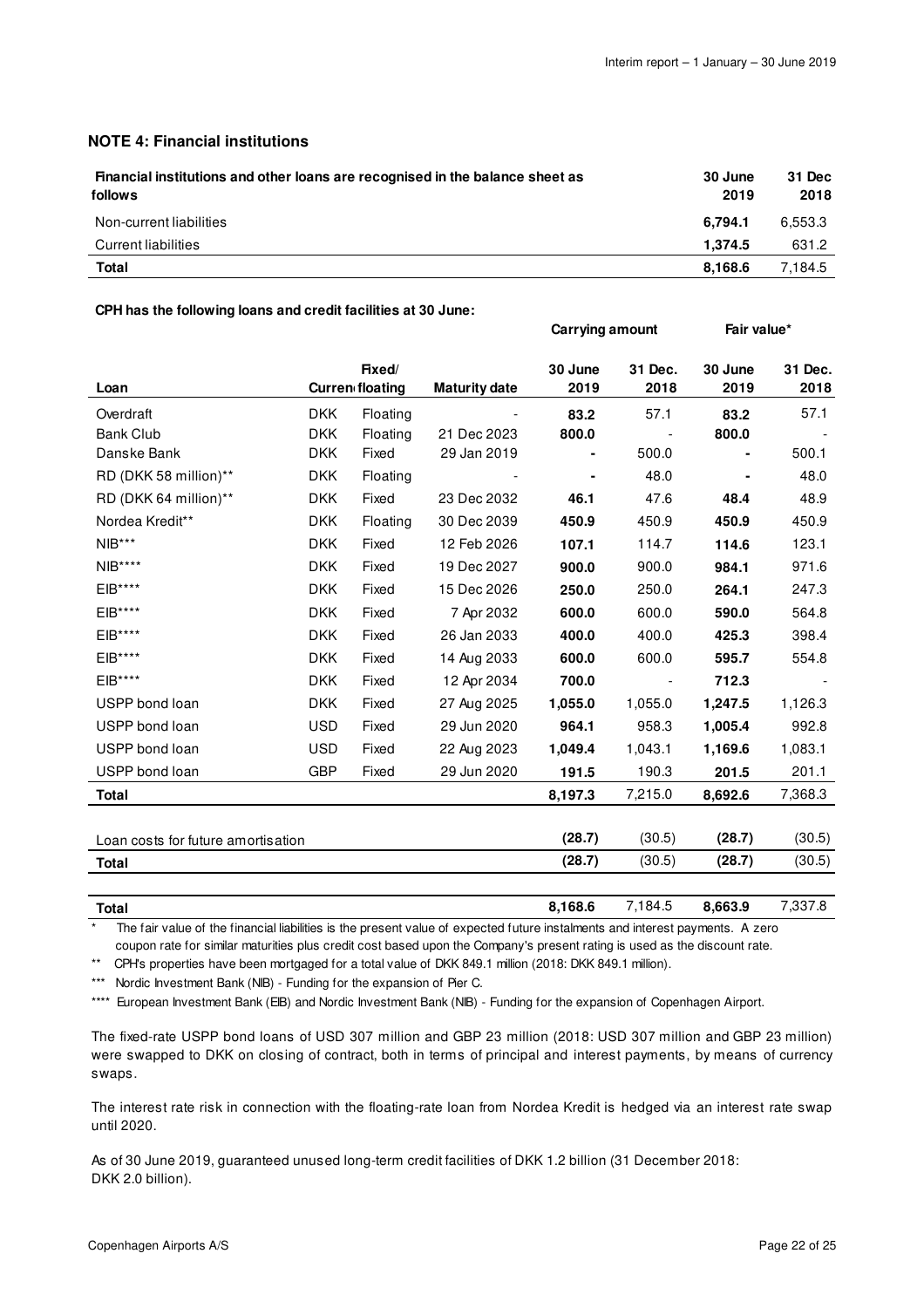### **NOTE 4: Financial institutions** (continued)

### **Values of the derivative financial instruments:**

|                                             | Carrying amount |                | Fair value*     |                |
|---------------------------------------------|-----------------|----------------|-----------------|----------------|
| Derivative financial instruments            | 30 June<br>2019 | 31 Dec<br>2018 | 30 June<br>2019 | 31 Dec<br>2018 |
| Recognised under other financial assets     | 137.5           | 85.7           | 137.5           | 85.7           |
| Recognised under other non-current payables | 23.2            | 37.9           | 23.2            | 37.9           |

\* The fair value of CPH's forward exchange contracts and other derivative financial instruments (interest rate and currency swaps) are considered a level 2 fair value measurement as the fair value is primarily determined directly based on the published exchange rates and quoted swap and forward rates on the balance sheet date.

### **NOTE 5: Other payables**

|                                     | 30 June<br>2019 | 31 Dec<br>2018 |
|-------------------------------------|-----------------|----------------|
| Holiday pay and other payroll items | 246.5           | 288.2          |
| Interest payable                    | 43.0            | 41.8           |
| Other costs payable                 | 58.7            | 51.5           |
| <b>Total</b>                        | 348.2           | 381.5          |

### **NOTE 6: Related parties**

CPH's related parties are the Danish Labour Market Supplementary Pension (ATP) and the Ontario Teachers' Pension Plan (OTPP), cf. their controlling ownership interests in CPH, and the Board of Directors and Executive Management. See also notes 2.4, 3.4 and 5.5 in the 2018 Annual Report.

There are no outstanding balances with related parties.

### **NOTE 7: Subsequent events**

No other material events have occurred subsequent to the balance sheet date.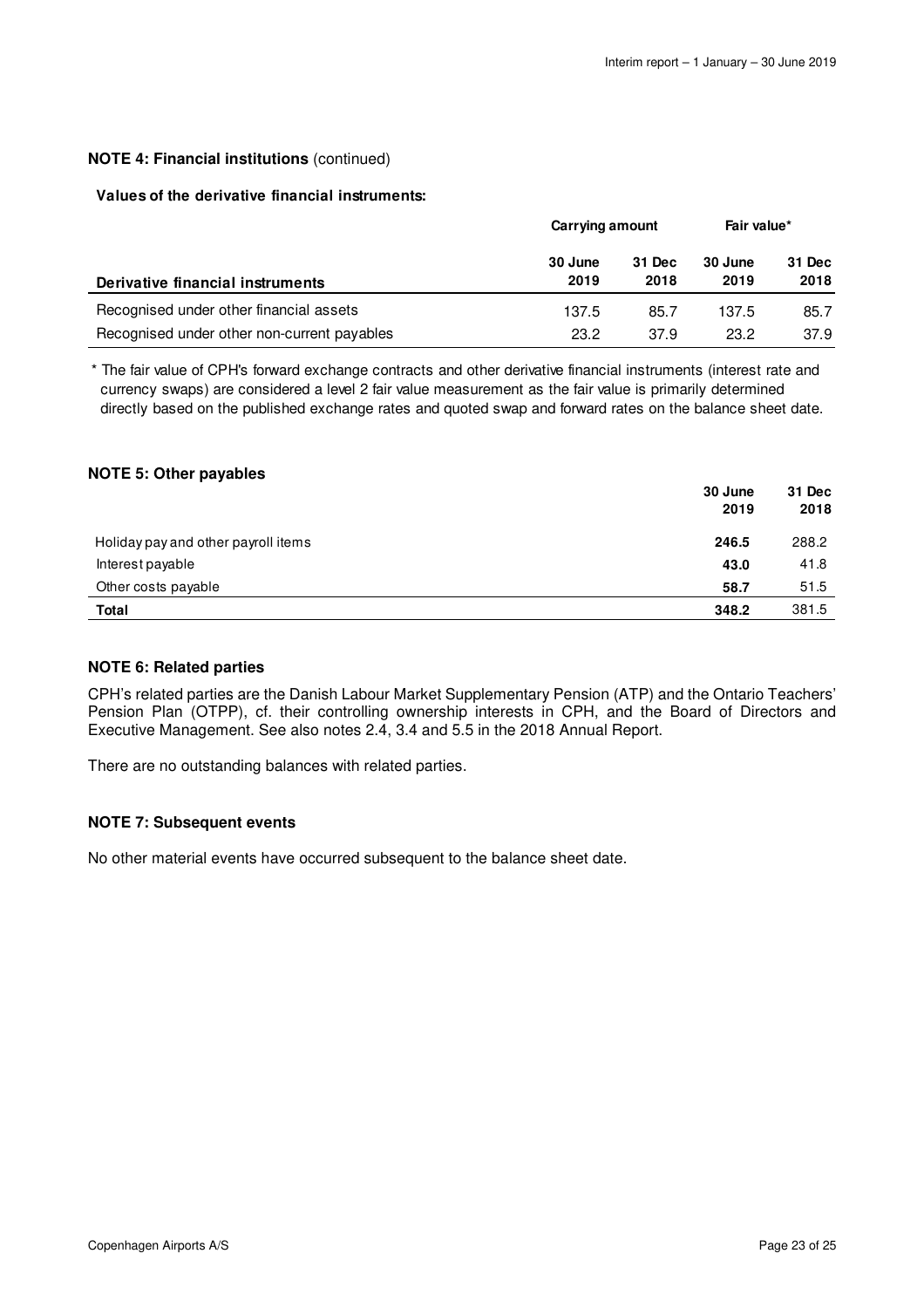# **MANAGEMENT'S STATEMENT AND AUDITOR'S REPORT**

# **MANAGEMENT'S STATEMENT ON THE INTERIM REPORT**

The Board of Directors and the Executive Management have today considered and adopted the interim report of Copenhagen Airports A/S for the period 1 January – 30 June 2019.

The interim report, which comprises the condensed consolidated financial statements of Copenhagen Airports A/S, is presented in accordance with IAS 34 Interim Financial Reporting as adopted by the EU and additional Danish disclosure requirements applying to interim reports of listed companies.

In our opinion, the interim report gives a true and fair view of the Group's assets, equity and liabilities and financial position at 30 June 2019 and of the results of the Group's operations and the Group's cash flows for the period 1 January – 30 June 2019. Moreover, in our opinion, the interim report gives a true and fair view of developments in the Group's operations and financial position and describes the most significant risks and uncertainties that may affect the Group.

Besides what has been disclosed in the interim report, no material changes in the Group's significant risks and uncertainties have occurred compared to what was disclosed in the 2018 Annual Report.

Copenhagen, 8 August 2019

### **Executive Management**

Thomas Woldbye CEO

### **Board of Directors**

Lars Nørby Johansen Chairman

David Stanton Deputy Chairman Ulrik Dan Weuder Deputy Chairman

Marlene Haugaard

Janis Kong

Charles Thomazi

Dan Hansen

John Flyttov

Betina Hvolbøl Thomsen